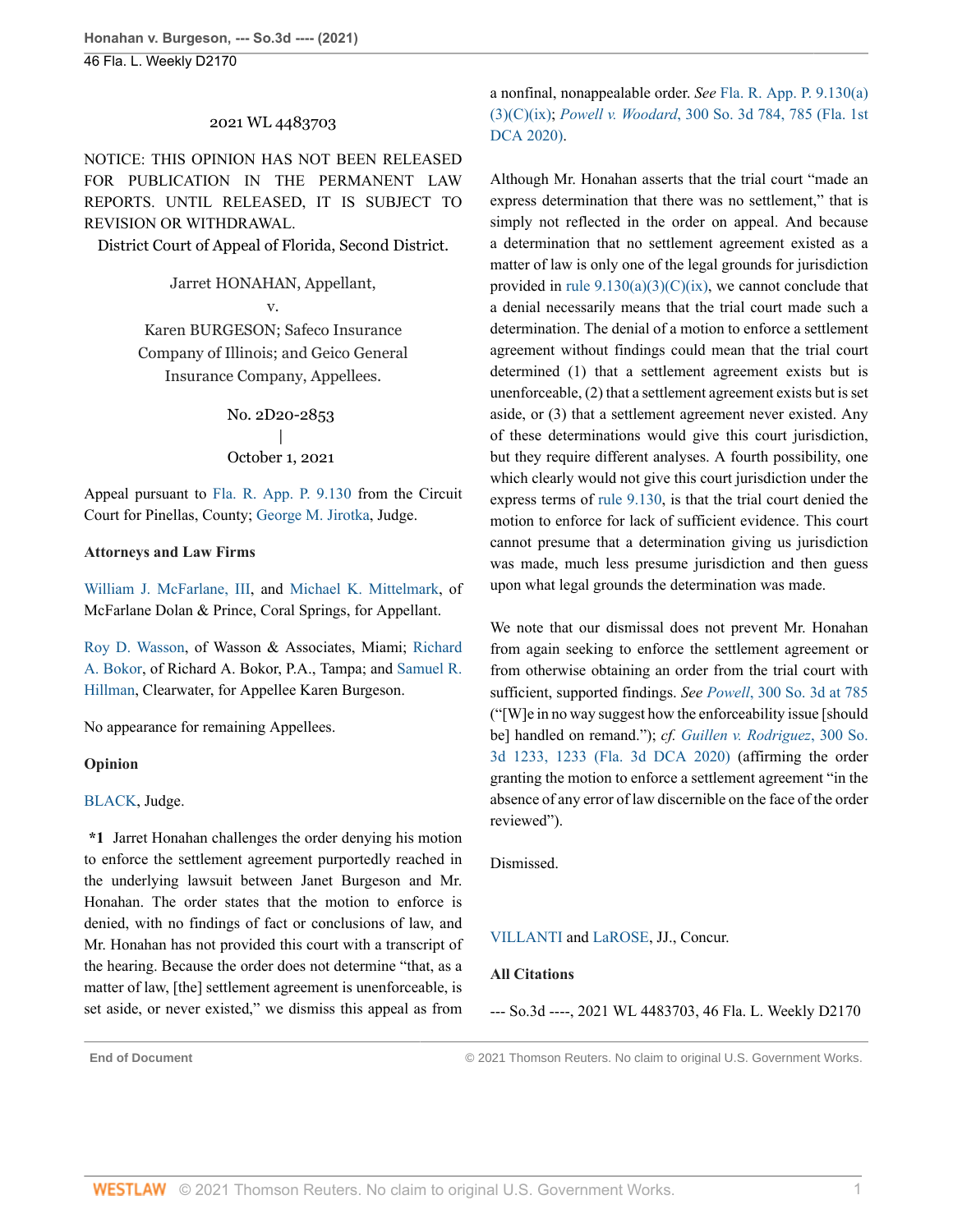### 2021 WL 4447919

NOTICE: THIS OPINION HAS NOT BEEN RELEASED FOR PUBLICATION IN THE PERMANENT LAW REPORTS. UNTIL RELEASED, IT IS SUBJECT TO REVISION OR WITHDRAWAL.

District Court of Appeal of Florida, Third District.

BREA 3-2 LLC, etc., et al., Appellants, v.

HAGSHAMA FLORIDA 8 SARASOTA, LLC, etc., et al., Appellees.

Nos. 3D20-1154, 3D20-1197 | Opinion filed September 29, 2021

Appeals from the Circuit Court for Miami-Dade County, [Beatrice Butchko,](http://www.westlaw.com/Link/Document/FullText?findType=h&pubNum=176284&cite=0335214001&originatingDoc=If9a5dea0214511ec82c48db1050f9ba3&refType=RQ&originationContext=document&vr=3.0&rs=cblt1.0&transitionType=DocumentItem&contextData=(sc.Default)) Judge. Lower Tribunal Nos. 20-2464, 20-2466

#### **Attorneys and Law Firms**

Anthony & Partners, LLC, and [John A. Anthony](http://www.westlaw.com/Link/Document/FullText?findType=h&pubNum=176284&cite=0150167401&originatingDoc=If9a5dea0214511ec82c48db1050f9ba3&refType=RQ&originationContext=document&vr=3.0&rs=cblt1.0&transitionType=DocumentItem&contextData=(sc.Default)) and Andrew J. Ghekas (Tampa), for appellants.

Levine Kellogg Lehman Schneider + Grossman LLP, and [Stuart I. Grossman](http://www.westlaw.com/Link/Document/FullText?findType=h&pubNum=176284&cite=0277922701&originatingDoc=If9a5dea0214511ec82c48db1050f9ba3&refType=RQ&originationContext=document&vr=3.0&rs=cblt1.0&transitionType=DocumentItem&contextData=(sc.Default)) and [Matthew J. McGuane](http://www.westlaw.com/Link/Document/FullText?findType=h&pubNum=176284&cite=0470356901&originatingDoc=If9a5dea0214511ec82c48db1050f9ba3&refType=RQ&originationContext=document&vr=3.0&rs=cblt1.0&transitionType=DocumentItem&contextData=(sc.Default)); D'Agostino, Levine, Landesman, Lederman, Rivera & Sampson, LLP, and [Bruce H. Lederman](http://www.westlaw.com/Link/Document/FullText?findType=h&pubNum=176284&cite=0291613401&originatingDoc=If9a5dea0214511ec82c48db1050f9ba3&refType=RQ&originationContext=document&vr=3.0&rs=cblt1.0&transitionType=DocumentItem&contextData=(sc.Default)) (New York, NY), for appellees.

Before [EMAS](http://www.westlaw.com/Link/Document/FullText?findType=h&pubNum=176284&cite=0142005802&originatingDoc=If9a5dea0214511ec82c48db1050f9ba3&refType=RQ&originationContext=document&vr=3.0&rs=cblt1.0&transitionType=DocumentItem&contextData=(sc.Default)), [LINDSEY](http://www.westlaw.com/Link/Document/FullText?findType=h&pubNum=176284&cite=0323240301&originatingDoc=If9a5dea0214511ec82c48db1050f9ba3&refType=RQ&originationContext=document&vr=3.0&rs=cblt1.0&transitionType=DocumentItem&contextData=(sc.Default)) and [BOKOR,](http://www.westlaw.com/Link/Document/FullText?findType=h&pubNum=176284&cite=0330438899&originatingDoc=If9a5dea0214511ec82c48db1050f9ba3&refType=RQ&originationContext=document&vr=3.0&rs=cblt1.0&transitionType=DocumentItem&contextData=(sc.Default)) JJ.

## [EMAS,](http://www.westlaw.com/Link/Document/FullText?findType=h&pubNum=176284&cite=0142005802&originatingDoc=If9a5dea0214511ec82c48db1050f9ba3&refType=RQ&originationContext=document&vr=3.0&rs=cblt1.0&transitionType=DocumentItem&contextData=(sc.Default)) J.

#### **I. INTRODUCTION**

**\*1** In these consolidated appeals, plaintiffs below, BREA 3-2 LLC, Michael Bednarski, and Peggy Tseung (BREA), appeal two final orders compelling arbitration and dismissing —without prejudice—their lawsuits against Hagshama Florida 8 Sarasota, LLC and Hagshama Florida 10 Orlando, LLC (Hagshama), defendants below. Although BREA raises a number of issues on appeal, we address primarily: (1) whether the trial court erred in finding that the underlying arbitration clause is a "broad" provision under the case law; and (2) [whe](https://1.next.westlaw.com/Link/RelatedInformation/Flag?documentGuid=I68510fc5a2ee11daa20eccddde63d628&transitionType=InlineKeyCiteFlags&originationContext=docHeaderFlag&Rank=0&ppcid=91f491f1e6ae482f99225bbbd4f11aef&contextData=(sc.Default) )ther the trial court erred in determining that the decision in

[Buckeye Check Cashing, Inc. v. Cardegna, 546 U.S. 440,](http://www.westlaw.com/Link/Document/FullText?findType=Y&serNum=2008492124&pubNum=0000780&originatingDoc=If9a5dea0214511ec82c48db1050f9ba3&refType=RP&fi=co_pp_sp_780_445&originationContext=document&vr=3.0&rs=cblt1.0&transitionType=DocumentItem&contextData=(sc.Default)#co_pp_sp_780_445) [445-46, 126 S.Ct. 1204, 163 L.Ed.2d 1038 \(2006\)](http://www.westlaw.com/Link/Document/FullText?findType=Y&serNum=2008492124&pubNum=0000780&originatingDoc=If9a5dea0214511ec82c48db1050f9ba3&refType=RP&fi=co_pp_sp_780_445&originationContext=document&vr=3.0&rs=cblt1.0&transitionType=DocumentItem&contextData=(sc.Default)#co_pp_sp_780_445) required the parties to arbitrate the dispute. We hold that the trial court erred in both rulings, and reverse the orders compelling arbitration and dismissing the action.

We hold that the arbitration clause, by which the parties agreed to arbitrate any dispute "under the Agreement," constitutes a narrow arbitration provision, and that the claims alleged in the complaint below (usury and related claims premised on an allegedly usurious loan) do not have the requisite "direct relationship" to the underlying agreement such that the parties agreed to arbitrate this dispute.

In reversing on this basis, we agree with the strict holding of our sister court in [Party Yards, Inc. v. Templeton, 751](http://www.westlaw.com/Link/Document/FullText?findType=Y&serNum=2000027286&pubNum=0000735&originatingDoc=If9a5dea0214511ec82c48db1050f9ba3&refType=RP&originationContext=document&vr=3.0&rs=cblt1.0&transitionType=DocumentItem&contextData=(sc.Default)) [So. 2d 121 \(Fla. 5th DCA 2000\).](http://www.westlaw.com/Link/Document/FullText?findType=Y&serNum=2000027286&pubNum=0000735&originatingDoc=If9a5dea0214511ec82c48db1050f9ba3&refType=RP&originationContext=document&vr=3.0&rs=cblt1.0&transitionType=DocumentItem&contextData=(sc.Default)) In [Party Yards,](http://www.westlaw.com/Link/Document/FullText?findType=Y&serNum=2000027286&pubNum=0000735&originatingDoc=If9a5dea0214511ec82c48db1050f9ba3&refType=RP&originationContext=document&vr=3.0&rs=cblt1.0&transitionType=DocumentItem&contextData=(sc.Default)) the Fifth District, construing a contract with a similarly narrow arbitration provision (providing that "any controversy arising under this Agreement shall be submitted to arbitration"), held that "the arbitration provision of the contract is not broad enough to encompass a usury violation" and that the statutory usury claim did not "arise under" the agreement but instead

arose under Florida statutory law.[Id. at 123](http://www.westlaw.com/Link/Document/FullText?findType=Y&serNum=2000027286&pubNum=0000735&originatingDoc=If9a5dea0214511ec82c48db1050f9ba3&refType=RP&fi=co_pp_sp_735_123&originationContext=document&vr=3.0&rs=cblt1.0&transitionType=DocumentItem&contextData=(sc.Default)#co_pp_sp_735_123).

# **II. FACTUAL AND PROCEDURAL BACKGROUND**

In 2015, BREA was formed to serve as general partner in certain real estate development projects. BREA developed business plans to acquire and develop two vacant pieces of land—one in Sarasota and one in Orlando. In 2016, to finance the development projects, BREA entered into two separate Agreements with Hagshama—one Agreement for each project. Relevant to our purposes, each of the Agreements contained the identical arbitration provision:

> *Any dispute under this Agreement* or any Exhibit attached hereto *shall be submitted to arbitration* under the American Arbitration Association (the "AAA") in New York City, New York ....

## (Emphasis added).

Attached to each Agreement was a Guaranty. Although individual appellants Michael Bednarski and Peggy Tseung (in their personal capacities) are not signatories to the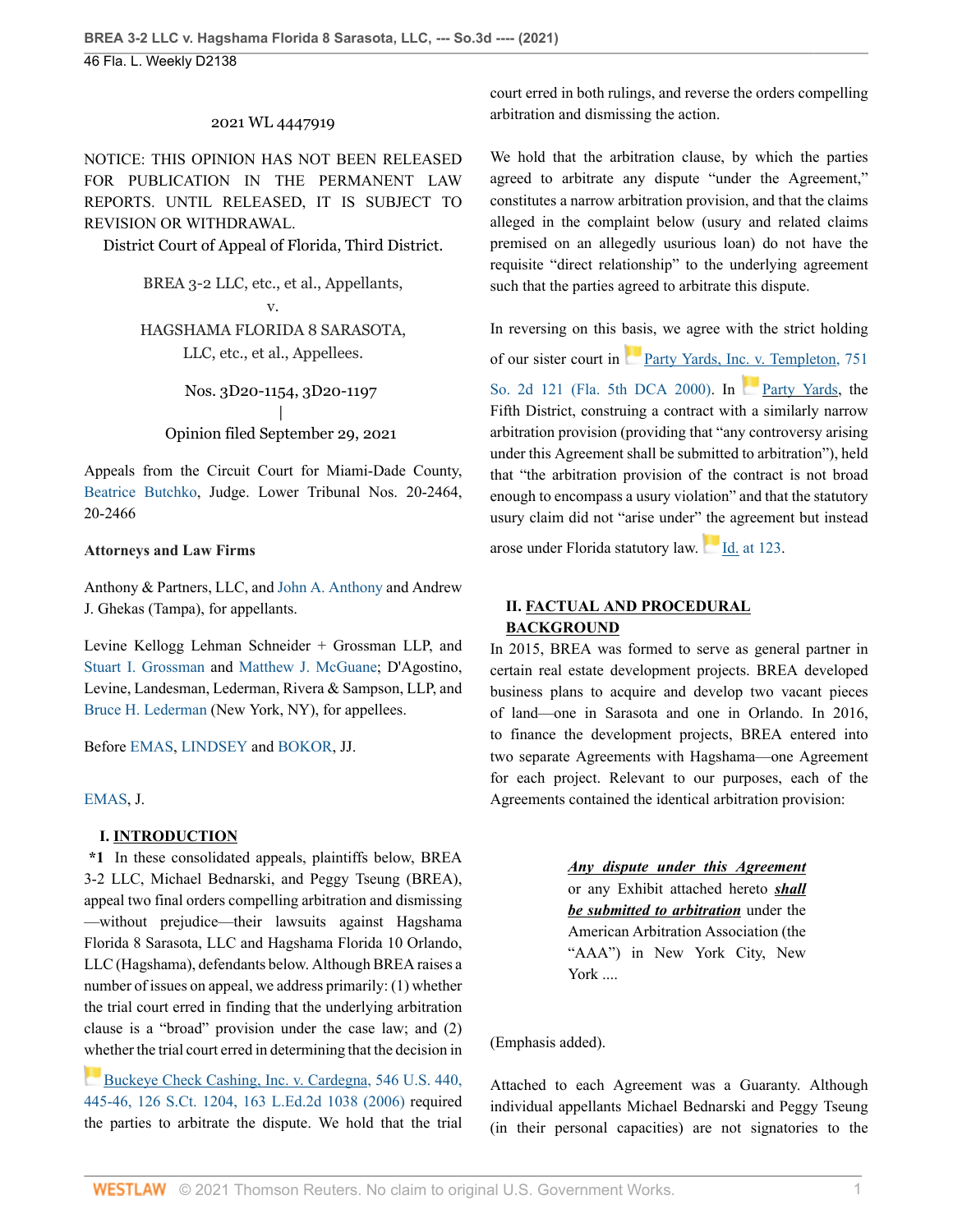Agreements, they are each (in their personal capacities) signatories to the Guaranty which are paginated as part of each Agreement. Also, each document references the other, i.e., the Guaranty confirms that the signatories "accept and agree to be bound" by the Agreement as if they were "a direct party to the Agreement," and the Agreement requires appellants to personally guarantee (via the Guaranty) BREA's "undertakings and obligations" under the Agreement.<sup>[1](#page-7-0)</sup>

**\*2** When neither Project was completed prior to the maturity date in the Agreement, Hagshama sent notices of default and demand letters asserting that BREA breached or failed to meet the obligations under the Agreements. In response, BREA filed the underlying state court actions against Hagshama one as to the Sarasota Agreement and the other as to the Orlando Agreement—alleging, inter alia, that appellees were attempting to collect on two "criminally usurious debts" in violation of [section 687.071, Florida Statutes \(2016\).](http://www.westlaw.com/Link/Document/FullText?findType=L&pubNum=1000006&cite=FLSTS687.071&originatingDoc=If9a5dea0214511ec82c48db1050f9ba3&refType=LQ&originationContext=document&vr=3.0&rs=cblt1.0&transitionType=DocumentItem&contextData=(sc.Default)) The complaints sought: damages for usury under [section 687.071](http://www.westlaw.com/Link/Document/FullText?findType=L&pubNum=1000006&cite=FLSTS687.071&originatingDoc=If9a5dea0214511ec82c48db1050f9ba3&refType=LQ&originationContext=document&vr=3.0&rs=cblt1.0&transitionType=DocumentItem&contextData=(sc.Default)) (Count I); declaratory relief, i.e., a declaration that the Agreements are illegal and unenforceable against appellants (Count II); and injunctive relief, i.e., enjoining appellees from enforcing the Agreements (Count III).

Hagshama moved to stay the action and compel arbitration and, in the alternative, to dismiss the action for improper venue. Hagshama maintained that the arbitration provision

is broad, and relied on Buckeye,  $546$  U.S. at  $444-46$ , [126 S.Ct. 1204,](http://www.westlaw.com/Link/Document/FullText?findType=Y&serNum=2008492124&pubNum=0000780&originatingDoc=If9a5dea0214511ec82c48db1050f9ba3&refType=RP&fi=co_pp_sp_780_444&originationContext=document&vr=3.0&rs=cblt1.0&transitionType=DocumentItem&contextData=(sc.Default)#co_pp_sp_780_444) for the proposition that, because appellants' usury claims challenged the "contract as a whole" as "void for illegality," the claims must be "considered by an arbitrator, not a court." BREA countered that [Buckeye](http://www.westlaw.com/Link/Document/FullText?findType=Y&serNum=2008492124&originatingDoc=If9a5dea0214511ec82c48db1050f9ba3&refType=RP&originationContext=document&vr=3.0&rs=cblt1.0&transitionType=DocumentItem&contextData=(sc.Default)) is distinguishable because the instant arbitration provision is "narrow," as contrasted with the concededly broad arbitration

provision in [Buckeye](http://www.westlaw.com/Link/Document/FullText?findType=Y&serNum=2008492124&pubNum=0000780&originatingDoc=If9a5dea0214511ec82c48db1050f9ba3&refType=RP&originationContext=document&vr=3.0&rs=cblt1.0&transitionType=DocumentItem&contextData=(sc.Default)).

The trial court concluded that the arbitration clause "of the subject Agreement is broad, valid and enforceable;" ordered BREA to refile their claims in an arbitration proceeding before the AAA in New York, and pursuant to New York substantive law; and dismissed the cases without prejudice to any New York court proceedings "to enforce or reject any determination in arbitration." This appeal followed.

# **III. DISCUSSION AND ANALYSIS[2](#page-7-1)**

In adopting section two of the Federal Arbitration Act,  $3\overline{ }$  $3\overline{ }$ "Congress declared a national policy favoring arbitration and withdrew the power of the states to require a judicial forum for the resolution of claims which the contracting parties agreed to resolve by arbitration."  $\bigotimes$  [Southland Corp. v. Keating,](http://www.westlaw.com/Link/Document/FullText?findType=Y&serNum=1984104100&pubNum=0000780&originatingDoc=If9a5dea0214511ec82c48db1050f9ba3&refType=RP&fi=co_pp_sp_780_10&originationContext=document&vr=3.0&rs=cblt1.0&transitionType=DocumentItem&contextData=(sc.Default)#co_pp_sp_780_10) [465 U.S. 1, 10, 104 S.Ct. 852, 79 L.Ed.2d 1 \(1984\)](http://www.westlaw.com/Link/Document/FullText?findType=Y&serNum=1984104100&pubNum=0000780&originatingDoc=If9a5dea0214511ec82c48db1050f9ba3&refType=RP&fi=co_pp_sp_780_10&originationContext=document&vr=3.0&rs=cblt1.0&transitionType=DocumentItem&contextData=(sc.Default)#co_pp_sp_780_10).

<span id="page-2-0"></span>Accordingly, "the first task of a court asked to compel arbitration of a dispute is to determine whether the parties agreed to arbitrate that dispute." [All S. Subcontractors, Inc. v.](http://www.westlaw.com/Link/Document/FullText?findType=Y&serNum=2039557342&pubNum=0003926&originatingDoc=If9a5dea0214511ec82c48db1050f9ba3&refType=RP&fi=co_pp_sp_3926_80&originationContext=document&vr=3.0&rs=cblt1.0&transitionType=DocumentItem&contextData=(sc.Default)#co_pp_sp_3926_80) [Amerigas Propane, Inc., 206 So. 3d 77, 80-81 \(Fla. 1st DCA](http://www.westlaw.com/Link/Document/FullText?findType=Y&serNum=2039557342&pubNum=0003926&originatingDoc=If9a5dea0214511ec82c48db1050f9ba3&refType=RP&fi=co_pp_sp_3926_80&originationContext=document&vr=3.0&rs=cblt1.0&transitionType=DocumentItem&contextData=(sc.Default)#co_pp_sp_3926_80) [2016\)](http://www.westlaw.com/Link/Document/FullText?findType=Y&serNum=2039557342&pubNum=0003926&originatingDoc=If9a5dea0214511ec82c48db1050f9ba3&refType=RP&fi=co_pp_sp_3926_80&originationContext=document&vr=3.0&rs=cblt1.0&transitionType=DocumentItem&contextData=(sc.Default)#co_pp_sp_3926_80) (quotation omitted). See also [Seifert v. U.S. Home](http://www.westlaw.com/Link/Document/FullText?findType=Y&serNum=1999255476&pubNum=0000735&originatingDoc=If9a5dea0214511ec82c48db1050f9ba3&refType=RP&fi=co_pp_sp_735_636&originationContext=document&vr=3.0&rs=cblt1.0&transitionType=DocumentItem&contextData=(sc.Default)#co_pp_sp_735_636) [Corp., 750 So. 2d 633, 636 \(Fla. 1999\)](http://www.westlaw.com/Link/Document/FullText?findType=Y&serNum=1999255476&pubNum=0000735&originatingDoc=If9a5dea0214511ec82c48db1050f9ba3&refType=RP&fi=co_pp_sp_735_636&originationContext=document&vr=3.0&rs=cblt1.0&transitionType=DocumentItem&contextData=(sc.Default)#co_pp_sp_735_636) (holding: "[N]o party may be forced to submit a dispute to arbitration that the party did not intend and agree to arbitrate.") Arbitration provisions are "contractual in nature," and, therefore, "[t]he intent of the parties to a contract, as manifested in the plain language of the arbitration provision and contract itself, determines whether

adispute is subject to arbitration." [Jackson v. Shakespeare](http://www.westlaw.com/Link/Document/FullText?findType=Y&serNum=2029772512&pubNum=0003926&originatingDoc=If9a5dea0214511ec82c48db1050f9ba3&refType=RP&fi=co_pp_sp_3926_593&originationContext=document&vr=3.0&rs=cblt1.0&transitionType=DocumentItem&contextData=(sc.Default)#co_pp_sp_3926_593) [Found., Inc., 108 So. 3d 587, 593 \(Fla. 2013\).](http://www.westlaw.com/Link/Document/FullText?findType=Y&serNum=2029772512&pubNum=0003926&originatingDoc=If9a5dea0214511ec82c48db1050f9ba3&refType=RP&fi=co_pp_sp_3926_593&originationContext=document&vr=3.0&rs=cblt1.0&transitionType=DocumentItem&contextData=(sc.Default)#co_pp_sp_3926_593)

**\*3** Appellants contend that the trial court in the instant case overlooked this "first task" and, instead, relied exclusively on whatit perceived to be the holding in [Buckeye](http://www.westlaw.com/Link/Document/FullText?findType=Y&serNum=2008492124&originatingDoc=If9a5dea0214511ec82c48db1050f9ba3&refType=RP&originationContext=document&vr=3.0&rs=cblt1.0&transitionType=DocumentItem&contextData=(sc.Default)) to grant the motion to compel arbitration of these usury claims. We agree.

# *A. Buckeye*

In[Buckeye, 546 U.S. at 444, 126 S.Ct. 1204](http://www.westlaw.com/Link/Document/FullText?findType=Y&serNum=2008492124&pubNum=0000780&originatingDoc=If9a5dea0214511ec82c48db1050f9ba3&refType=RP&fi=co_pp_sp_780_444&originationContext=document&vr=3.0&rs=cblt1.0&transitionType=DocumentItem&contextData=(sc.Default)#co_pp_sp_780_444), the plaintiffs alleged that "various deferred-payment transaction[ ]" agreements entered into with the defendant were "rendered invalid by the usurious finance charge." The trial court denied defendant's motion to compel arbitration of the claim. On appeal from the order denying the motion to compel arbitration, the Fourth District Court of Appeal reversed the trial court's order, holding that the challenge to the underlying contract's validity must be resolved by an arbitrator, not a trial court. [Buckeye Check Cashing, Inc. v. Cardegna, 824](http://www.westlaw.com/Link/Document/FullText?findType=Y&serNum=2002459289&pubNum=0000735&originatingDoc=If9a5dea0214511ec82c48db1050f9ba3&refType=RP&originationContext=document&vr=3.0&rs=cblt1.0&transitionType=DocumentItem&contextData=(sc.Default)) [So. 2d 228 \(Fla. 4th DCA 2002\)](http://www.westlaw.com/Link/Document/FullText?findType=Y&serNum=2002459289&pubNum=0000735&originatingDoc=If9a5dea0214511ec82c48db1050f9ba3&refType=RP&originationContext=document&vr=3.0&rs=cblt1.0&transitionType=DocumentItem&contextData=(sc.Default)). The Florida Supreme Court quashed the Fourth District's decision, holding that a challenge to the entire contract as void (usurious) was a

question for the trial court, not an arbitrator. [Cardegna v.](http://www.westlaw.com/Link/Document/FullText?findType=Y&serNum=2006065755&pubNum=0000735&originatingDoc=If9a5dea0214511ec82c48db1050f9ba3&refType=RP&originationContext=document&vr=3.0&rs=cblt1.0&transitionType=DocumentItem&contextData=(sc.Default)) [Buckeye Check Cashing, Inc., 894 So. 2d 860 \(Fla. 2005\).](http://www.westlaw.com/Link/Document/FullText?findType=Y&serNum=2006065755&pubNum=0000735&originatingDoc=If9a5dea0214511ec82c48db1050f9ba3&refType=RP&originationContext=document&vr=3.0&rs=cblt1.0&transitionType=DocumentItem&contextData=(sc.Default)) The Florida Supreme Court reasoned that to enforce an agreement in a contract challenged as unlawful "could breathe life into a contract that not only violates state law, but also is

<span id="page-2-2"></span><span id="page-2-1"></span>criminalin nature, by use of an arbitration provision."  $\blacksquare$  [Id.](http://www.westlaw.com/Link/Document/FullText?findType=Y&serNum=2006065755&pubNum=0000735&originatingDoc=If9a5dea0214511ec82c48db1050f9ba3&refType=RP&fi=co_pp_sp_735_862&originationContext=document&vr=3.0&rs=cblt1.0&transitionType=DocumentItem&contextData=(sc.Default)#co_pp_sp_735_862) [at 862](http://www.westlaw.com/Link/Document/FullText?findType=Y&serNum=2006065755&pubNum=0000735&originatingDoc=If9a5dea0214511ec82c48db1050f9ba3&refType=RP&fi=co_pp_sp_735_862&originationContext=document&vr=3.0&rs=cblt1.0&transitionType=DocumentItem&contextData=(sc.Default)#co_pp_sp_735_862) (quotation omitted).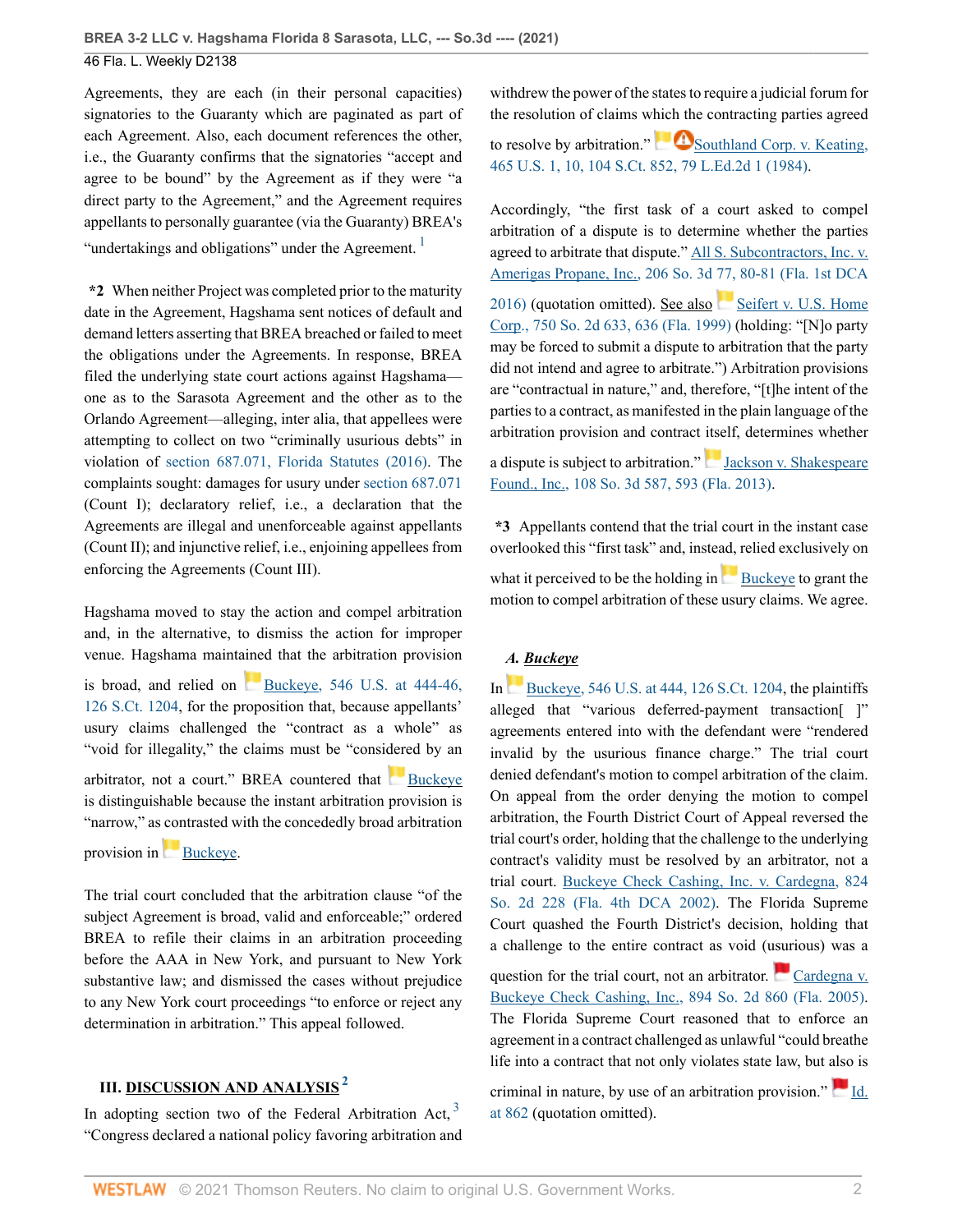The United States Supreme Court disagreed, reversing the decision of the Florida Supreme Court. In doing so, the Court interpreted section 2 of the Federal Arbitration Act (FAA), holding that the arbitration provision in a potentially void contract is severable from the remainder of the contract. It further rejected the notion that state law controlled on the issue of severability, holding: "[W]e cannot accept the Florida Supreme Court's conclusion that enforceability of the arbitration agreement should turn on Florida public policy and

contract law." [Buckeye, 546 U.S. at 446, 126 S.Ct. 1204](http://www.westlaw.com/Link/Document/FullText?findType=Y&serNum=2008492124&pubNum=0000780&originatingDoc=If9a5dea0214511ec82c48db1050f9ba3&refType=RP&fi=co_pp_sp_780_446&originationContext=document&vr=3.0&rs=cblt1.0&transitionType=DocumentItem&contextData=(sc.Default)#co_pp_sp_780_446) (quotation omitted).

Having determined that federal law, not state law, controlled the question of severability and that, under federal law, the arbitration clause was severable from the remainder of the contract, the Court concluded that plaintiff's claims—alleging the contract was usurious and therefore invalid—must be resolved by the arbitrator:

> We reaffirm today that, regardless of whether the challenge is brought in federal or state court, a challenge to the validity of the contract as a whole, and not specifically to the arbitration clause, must go to the arbitrator.

[Id. at 449, 126 S.Ct. 1204](http://www.westlaw.com/Link/Document/FullText?findType=Y&serNum=2008492124&pubNum=0000708&originatingDoc=If9a5dea0214511ec82c48db1050f9ba3&refType=RP&fi=co_pp_sp_708_449&originationContext=document&vr=3.0&rs=cblt1.0&transitionType=DocumentItem&contextData=(sc.Default)#co_pp_sp_708_449). The Court reasoned that a contrary holding "permits a court to deny effect to an arbitration provision in a contract that the court later finds to be perfectly enforceable." [Id. at 448-49, 126 S.Ct. 1204](http://www.westlaw.com/Link/Document/FullText?findType=Y&serNum=2008492124&pubNum=0000708&originatingDoc=If9a5dea0214511ec82c48db1050f9ba3&refType=RP&fi=co_pp_sp_708_448&originationContext=document&vr=3.0&rs=cblt1.0&transitionType=DocumentItem&contextData=(sc.Default)#co_pp_sp_708_448).

# *B. [Granite Rock Co. v. Int'l Bhd. of Teamsters, 561](http://www.westlaw.com/Link/Document/FullText?findType=Y&serNum=2022366581&pubNum=0000780&originatingDoc=If9a5dea0214511ec82c48db1050f9ba3&refType=RP&originationContext=document&vr=3.0&rs=cblt1.0&transitionType=DocumentItem&contextData=(sc.Default)) [U.S. 287 \(2010\)](http://www.westlaw.com/Link/Document/FullText?findType=Y&serNum=2022366581&pubNum=0000780&originatingDoc=If9a5dea0214511ec82c48db1050f9ba3&refType=RP&originationContext=document&vr=3.0&rs=cblt1.0&transitionType=DocumentItem&contextData=(sc.Default))*

An isolated reading of [Buckeye](http://www.westlaw.com/Link/Document/FullText?findType=Y&serNum=2008492124&originatingDoc=If9a5dea0214511ec82c48db1050f9ba3&refType=RP&originationContext=document&vr=3.0&rs=cblt1.0&transitionType=DocumentItem&contextData=(sc.Default))'s conclusion—that "a challenge to the validity of the contract as a whole... must go to the arbitrator"—might reasonably lead one to conclude that all such challenges must, as a matter of law, be resolved in arbitration. However, such a conclusion is belied by [sub](https://1.next.westlaw.com/Link/RelatedInformation/Flag?documentGuid=I68510fc5a2ee11daa20eccddde63d628&transitionType=InlineKeyCiteFlags&originationContext=docHeaderFlag&Rank=0&ppcid=91f491f1e6ae482f99225bbbd4f11aef&contextData=(sc.Default) )sequent Court decisions explaining that the issue in

**[Buckeye](http://www.westlaw.com/Link/Document/FullText?findType=Y&serNum=2008492124&originatingDoc=If9a5dea0214511ec82c48db1050f9ba3&refType=RP&originationContext=document&vr=3.0&rs=cblt1.0&transitionType=DocumentItem&contextData=(sc.Default)) was severability of the arbitration provision from** the remainder of the contract. The Court did not specifically address whether the usury claim was subject to arbitration under the contract because, given the obviously broad scope of the contract's arbitration provision, no discussion of that issue was necessary.

**\*4** The Court made this point most plainly four years later,

in [Granite Rock Co. v. Int'l Bhd. Of Teamsters, 561 U.S.](http://www.westlaw.com/Link/Document/FullText?findType=Y&serNum=2022366581&pubNum=0000708&originatingDoc=If9a5dea0214511ec82c48db1050f9ba3&refType=RP&originationContext=document&vr=3.0&rs=cblt1.0&transitionType=DocumentItem&contextData=(sc.Default)) [287, 130 S.Ct. 2847, 177 L.Ed.2d 567 \(2010\),](http://www.westlaw.com/Link/Document/FullText?findType=Y&serNum=2022366581&pubNum=0000708&originatingDoc=If9a5dea0214511ec82c48db1050f9ba3&refType=RP&originationContext=document&vr=3.0&rs=cblt1.0&transitionType=DocumentItem&contextData=(sc.Default)) clarifying its holding in  $Buckeye$ , and reaffirming a trial court's threshold obligation: when considering whether to compel parties to arbitrate a dispute, a trial court is required to first determine whether "the parties' arbitration agreement was validly formed and that it covered the dispute in question and

was legally enforceable." [Id. at 300, 130 S.Ct. 2847](http://www.westlaw.com/Link/Document/FullText?findType=Y&serNum=2022366581&pubNum=0000708&originatingDoc=If9a5dea0214511ec82c48db1050f9ba3&refType=RP&originationContext=document&vr=3.0&rs=cblt1.0&transitionType=DocumentItem&contextData=(sc.Default)). The Court further explained:

That [Buckeye](http://www.westlaw.com/Link/Document/FullText?findType=Y&serNum=2008492124&originatingDoc=If9a5dea0214511ec82c48db1050f9ba3&refType=RP&originationContext=document&vr=3.0&rs=cblt1.0&transitionType=DocumentItem&contextData=(sc.Default)) and some of our cases applying a presumption of arbitrability to certain disputes do not discuss each of these requirements merely reflects the fact that *in those cases some of the requirements were so obviously satisfied that no discussion was needed.*

In[Buckeye,](http://www.westlaw.com/Link/Document/FullText?findType=Y&serNum=2008492124&originatingDoc=If9a5dea0214511ec82c48db1050f9ba3&refType=RP&originationContext=document&vr=3.0&rs=cblt1.0&transitionType=DocumentItem&contextData=(sc.Default)) ... [t]he arbitration clause's scope was [] not at issue, because the provision expressly applied to " '[a]ny claim, dispute, or controversy ... arising from or relating to ... the validity, enforceability, or scope of this Arbitration Provision or the entire Agreement.' "

# [Id. at 302-03, 130 S.Ct. 2847](http://www.westlaw.com/Link/Document/FullText?findType=Y&serNum=2022366581&pubNum=0000708&originatingDoc=If9a5dea0214511ec82c48db1050f9ba3&refType=RP&fi=co_pp_sp_708_302&originationContext=document&vr=3.0&rs=cblt1.0&transitionType=DocumentItem&contextData=(sc.Default)#co_pp_sp_708_302).

The party opposing arbitration in  $Buckeye$  was not contesting whether the scope of the arbitration agreement was broad enough to encompass a usury claim. Instead, the party opposing arbitration was contending that the usurious nature of the contract rendered the entire contract invalid, including the arbitration clause. Thus, the argument went, the Court could not apply the arbitration provision or "rely upon it as evidence of the parties' consent to arbitrate matters within its

scope."[Id. at 303, 130 S.Ct. 2847.](http://www.westlaw.com/Link/Document/FullText?findType=Y&serNum=2022366581&pubNum=0000708&originatingDoc=If9a5dea0214511ec82c48db1050f9ba3&refType=RP&fi=co_pp_sp_708_303&originationContext=document&vr=3.0&rs=cblt1.0&transitionType=DocumentItem&contextData=(sc.Default)#co_pp_sp_708_303)

The [Buckeye](http://www.westlaw.com/Link/Document/FullText?findType=Y&serNum=2008492124&originatingDoc=If9a5dea0214511ec82c48db1050f9ba3&refType=RP&originationContext=document&vr=3.0&rs=cblt1.0&transitionType=DocumentItem&contextData=(sc.Default)) Court rejected this argument, and "simply" applied the requirement in § 2 of the FAA that courts treat an arbitration clause as severable from the contract in which it appears and enforce it according to its terms unless the party resisting arbitration specifically challenges the enforceability of the arbitration clause itself, or claims that the agreement

to arbitrate was [n]ever concluded." [Id. at 301, 130 S.Ct.](http://www.westlaw.com/Link/Document/FullText?findType=Y&serNum=2022366581&pubNum=0000708&originatingDoc=If9a5dea0214511ec82c48db1050f9ba3&refType=RP&fi=co_pp_sp_708_301&originationContext=document&vr=3.0&rs=cblt1.0&transitionType=DocumentItem&contextData=(sc.Default)#co_pp_sp_708_301) [2847](http://www.westlaw.com/Link/Document/FullText?findType=Y&serNum=2022366581&pubNum=0000708&originatingDoc=If9a5dea0214511ec82c48db1050f9ba3&refType=RP&fi=co_pp_sp_708_301&originationContext=document&vr=3.0&rs=cblt1.0&transitionType=DocumentItem&contextData=(sc.Default)#co_pp_sp_708_301) (citations and quotations omitted).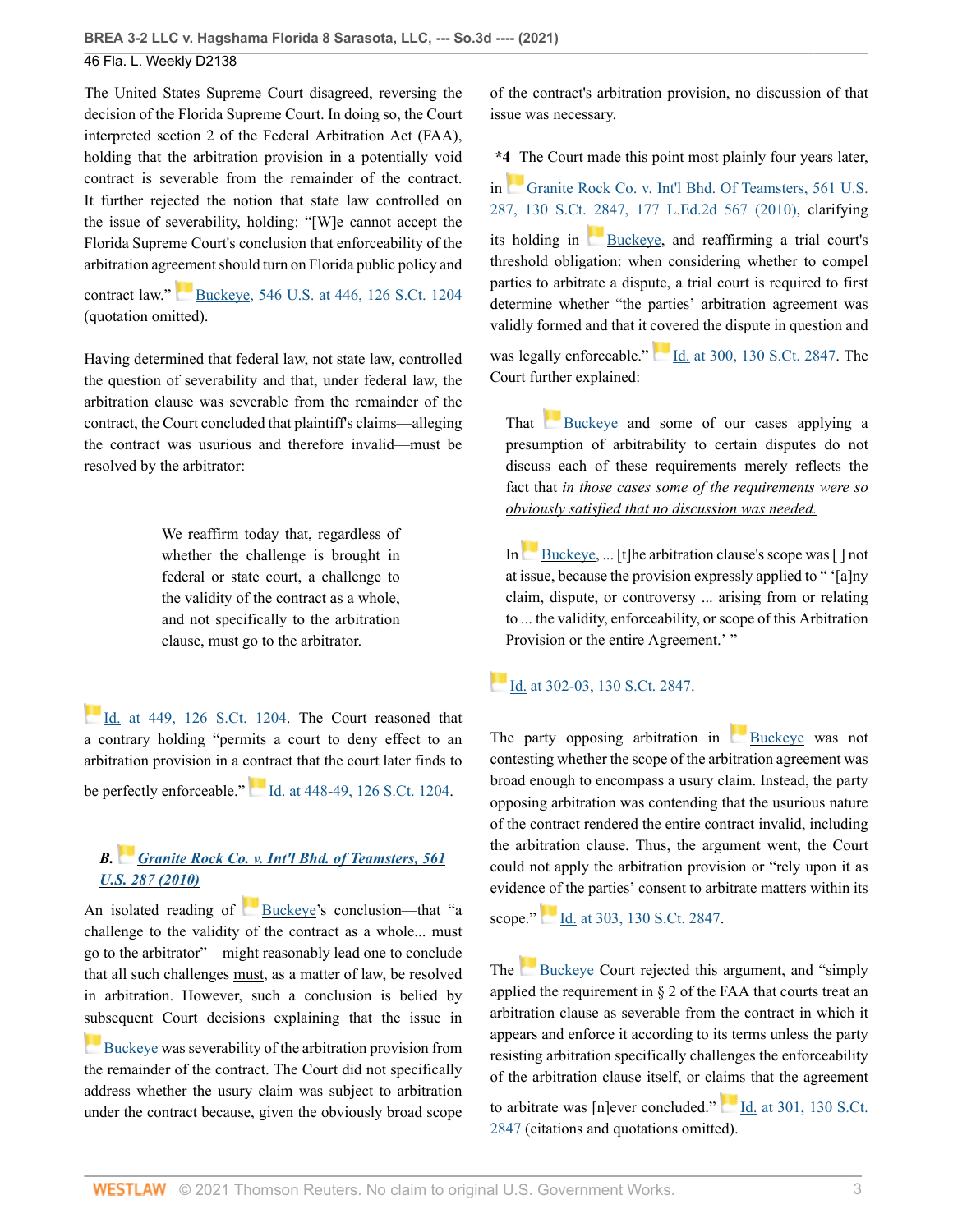[Rea](https://1.next.westlaw.com/Link/RelatedInformation/Flag?documentGuid=I0fb4fe5d7fa711df9513e5d1d488c847&transitionType=InlineKeyCiteFlags&originationContext=docHeaderFlag&Rank=0&ppcid=91f491f1e6ae482f99225bbbd4f11aef&contextData=(sc.Default) )d in pro[per](https://1.next.westlaw.com/Link/RelatedInformation/Flag?documentGuid=I68510fc5a2ee11daa20eccddde63d628&transitionType=InlineKeyCiteFlags&originationContext=docHeaderFlag&Rank=0&ppcid=91f491f1e6ae482f99225bbbd4f11aef&contextData=(sc.Default) ) context—and with the clarity provided in [Granite—](http://www.westlaw.com/Link/Document/FullText?findType=Y&serNum=2022366581&originatingDoc=If9a5dea0214511ec82c48db1050f9ba3&refType=RP&originationContext=document&vr=3.0&rs=cblt1.0&transitionType=DocumentItem&contextData=(sc.Default)) [Buckeye](http://www.westlaw.com/Link/Document/FullText?findType=Y&serNum=2008492124&originatingDoc=If9a5dea0214511ec82c48db1050f9ba3&refType=RP&originationContext=document&vr=3.0&rs=cblt1.0&transitionType=DocumentItem&contextData=(sc.Default)) stands for the proposition that 1) pursuant to federal law, an arbitration provision is severable from the rest of the contract; 2) a challenge to the validity or enforceability of the contract as a whole (e.g., a usury claim) does not preclude arbitration of a dispute or claim which is otherwise within the scope of the arbitration provision agreed to by the parties; and 3) an exception exists where the party opposing arbitration "specifically challenges the enforceability of the arbitration clause itself, or claims that the

agreement to arbitrate was never concluded."[Id.](http://www.westlaw.com/Link/Document/FullText?findType=Y&serNum=2022366581&pubNum=0000780&originatingDoc=If9a5dea0214511ec82c48db1050f9ba3&refType=RP&originationContext=document&vr=3.0&rs=cblt1.0&transitionType=DocumentItem&contextData=(sc.Default))

# *[C](https://1.next.westlaw.com/Link/RelatedInformation/Flag?documentGuid=I0fb4fe5d7fa711df9513e5d1d488c847&transitionType=InlineKeyCiteFlags&originationContext=docHeaderFlag&Rank=0&ppcid=91f491f1e6ae482f99225bbbd4f11aef&contextData=(sc.Default) ). What did the parties agree to arbitrate?*

[Granite Rock](http://www.westlaw.com/Link/Document/FullText?findType=Y&serNum=2022366581&originatingDoc=If9a5dea0214511ec82c48db1050f9ba3&refType=RP&originationContext=document&vr=3.0&rs=cblt1.0&transitionType=DocumentItem&contextData=(sc.Default)) andits clarification of [Buckeye'](http://www.westlaw.com/Link/Document/FullText?findType=Y&serNum=2008492124&originatingDoc=If9a5dea0214511ec82c48db1050f9ba3&refType=RP&originationContext=document&vr=3.0&rs=cblt1.0&transitionType=DocumentItem&contextData=(sc.Default))s holding require that we "treat an arbitration clause as severable from the contract in which it appears *and enforce it according to its terms.*" [Id.](http://www.westlaw.com/Link/Document/FullText?findType=Y&serNum=2022366581&pubNum=0000780&originatingDoc=If9a5dea0214511ec82c48db1050f9ba3&refType=RP&originationContext=document&vr=3.0&rs=cblt1.0&transitionType=DocumentItem&contextData=(sc.Default)) (emphasis added). This brings us back to the principal consideration in the instant case—what did the parties agree to arbitrate? Because the parties in the instant case disagree on the scope of the arbitration clause ("broad" v. "narrow"), we must next consider the scope of the instant arbitration clause, and whether the language requires arbitration of BREA's claim that the Agreements were illegal and unenforceable under Florida's usury law.

# *1. The arbitration clause in the instant case is narrow, not broad.*

"A trial court's role in determining arbitrability under the Revised Florida Arbitration Code is limited to the following inquiries: (1) whether a valid written agreement to arbitrate exists; (2) *whether an arbitrable issue exists*; and (3) whether the right to arbitration was waived." [City of Miami v.](http://www.westlaw.com/Link/Document/FullText?findType=Y&serNum=2044678517&pubNum=0003926&originatingDoc=If9a5dea0214511ec82c48db1050f9ba3&refType=RP&fi=co_pp_sp_3926_275&originationContext=document&vr=3.0&rs=cblt1.0&transitionType=DocumentItem&contextData=(sc.Default)#co_pp_sp_3926_275) [Fraternal Order of Police Lodge #20, 248 So. 3d 273, 275](http://www.westlaw.com/Link/Document/FullText?findType=Y&serNum=2044678517&pubNum=0003926&originatingDoc=If9a5dea0214511ec82c48db1050f9ba3&refType=RP&fi=co_pp_sp_3926_275&originationContext=document&vr=3.0&rs=cblt1.0&transitionType=DocumentItem&contextData=(sc.Default)#co_pp_sp_3926_275) [\(Fla. 3d DCA 2018\)](http://www.westlaw.com/Link/Document/FullText?findType=Y&serNum=2044678517&pubNum=0003926&originatingDoc=If9a5dea0214511ec82c48db1050f9ba3&refType=RP&fi=co_pp_sp_3926_275&originationContext=document&vr=3.0&rs=cblt1.0&transitionType=DocumentItem&contextData=(sc.Default)#co_pp_sp_3926_275) (quotation omitted) (emphasis added). The question presented here is whether the usury claim, and the related claims for injunctive and declaratory relief, are arbitrable under the Agreement.

**\*5** In making this determination, we first consider whether the arbitration provision at hand is broad or narrow in scope.

The Florida Supreme Court in [Jackson, 108 So. 3d at](http://www.westlaw.com/Link/Document/FullText?findType=Y&serNum=2029772512&pubNum=0003926&originatingDoc=If9a5dea0214511ec82c48db1050f9ba3&refType=RP&fi=co_pp_sp_3926_593&originationContext=document&vr=3.0&rs=cblt1.0&transitionType=DocumentItem&contextData=(sc.Default)#co_pp_sp_3926_593) [593](http://www.westlaw.com/Link/Document/FullText?findType=Y&serNum=2029772512&pubNum=0003926&originatingDoc=If9a5dea0214511ec82c48db1050f9ba3&refType=RP&fi=co_pp_sp_3926_593&originationContext=document&vr=3.0&rs=cblt1.0&transitionType=DocumentItem&contextData=(sc.Default)#co_pp_sp_3926_593), provided examples to distinguish between "broad" and "narrow" arbitration provisions:

An arbitration provision that is considered to be narrow in scope typically requires arbitration for claims or controversies "arising out of" the subject contract. This type of provision limits arbitration to those claims that have a direct relationship to a contract's terms and provisions. In contrast, an arbitration provision that is considered to be broad in scope typically requires arbitration for claims or controversies "arising out of or relating to" the subject contract. The addition of the words "relating to" broadens the scope of an arbitration provision to include those claims that are described as having a "significant relationship" to the contract—regardless of whether the claim is founded in tort or contract law.

(Emphasis added) (citations omitted). See also [750 So. 2d at 636-7](http://www.westlaw.com/Link/Document/FullText?findType=Y&serNum=1999255476&pubNum=0000735&originatingDoc=If9a5dea0214511ec82c48db1050f9ba3&refType=RP&fi=co_pp_sp_735_636&originationContext=document&vr=3.0&rs=cblt1.0&transitionType=DocumentItem&contextData=(sc.Default)#co_pp_sp_735_636) (observing that clauses covering all claims or controversies "arising out of" or "under" the subject contract have been considered by some courts to be narrow in scope and arbitration under such provisions is limited to those claims having some direct relation to the terms and provisions of the contract); [Hedden v. Z Oldco, LLC,](http://www.westlaw.com/Link/Document/FullText?findType=Y&serNum=2049509324&pubNum=0003926&originatingDoc=If9a5dea0214511ec82c48db1050f9ba3&refType=RP&fi=co_pp_sp_3926_1039&originationContext=document&vr=3.0&rs=cblt1.0&transitionType=DocumentItem&contextData=(sc.Default)#co_pp_sp_3926_1039) [301 So. 3d 1034, 1039 \(Fla. 2d DCA 2019\)](http://www.westlaw.com/Link/Document/FullText?findType=Y&serNum=2049509324&pubNum=0003926&originatingDoc=If9a5dea0214511ec82c48db1050f9ba3&refType=RP&fi=co_pp_sp_3926_1039&originationContext=document&vr=3.0&rs=cblt1.0&transitionType=DocumentItem&contextData=(sc.Default)#co_pp_sp_3926_1039) (finding that arbitration clause was broad where clause required arbitration of " '[a]ny dispute, controversy or claim arising out of or relating to' the Compensation Agreement") (citing [O'Keefe](http://www.westlaw.com/Link/Document/FullText?findType=Y&serNum=2010483957&pubNum=0000735&originatingDoc=If9a5dea0214511ec82c48db1050f9ba3&refType=RP&fi=co_pp_sp_735_188&originationContext=document&vr=3.0&rs=cblt1.0&transitionType=DocumentItem&contextData=(sc.Default)#co_pp_sp_735_188) [Architects, Inc. v. CED Const. Partners, Ltd., 944 So. 2d](http://www.westlaw.com/Link/Document/FullText?findType=Y&serNum=2010483957&pubNum=0000735&originatingDoc=If9a5dea0214511ec82c48db1050f9ba3&refType=RP&fi=co_pp_sp_735_188&originationContext=document&vr=3.0&rs=cblt1.0&transitionType=DocumentItem&contextData=(sc.Default)#co_pp_sp_735_188) [181, 188 \(Fla. 2006\)](http://www.westlaw.com/Link/Document/FullText?findType=Y&serNum=2010483957&pubNum=0000735&originatingDoc=If9a5dea0214511ec82c48db1050f9ba3&refType=RP&fi=co_pp_sp_735_188&originationContext=document&vr=3.0&rs=cblt1.0&transitionType=DocumentItem&contextData=(sc.Default)#co_pp_sp_735_188) (noting: "In this case, the parties agreed to a broad provision that requires arbitration of '[c]laims, disputes, and other matters ... *arising out of or relating to'* the contract.")) (emphasis added); [Heller v. Blue Aerospace,](http://www.westlaw.com/Link/Document/FullText?findType=Y&serNum=2030418125&pubNum=0003926&originatingDoc=If9a5dea0214511ec82c48db1050f9ba3&refType=RP&fi=co_pp_sp_3926_636&originationContext=document&vr=3.0&rs=cblt1.0&transitionType=DocumentItem&contextData=(sc.Default)#co_pp_sp_3926_636) [LLC, 112 So. 3d 635, 636 \(Fla. 4th DCA 2013\)](http://www.westlaw.com/Link/Document/FullText?findType=Y&serNum=2030418125&pubNum=0003926&originatingDoc=If9a5dea0214511ec82c48db1050f9ba3&refType=RP&fi=co_pp_sp_3926_636&originationContext=document&vr=3.0&rs=cblt1.0&transitionType=DocumentItem&contextData=(sc.Default)#co_pp_sp_3926_636) (finding that the contract contained a narrow arbitration provision where the parties agreed to "submit all disputes, controversies and claims *arising under this Agreement* to binding arbitration") (emphasis added).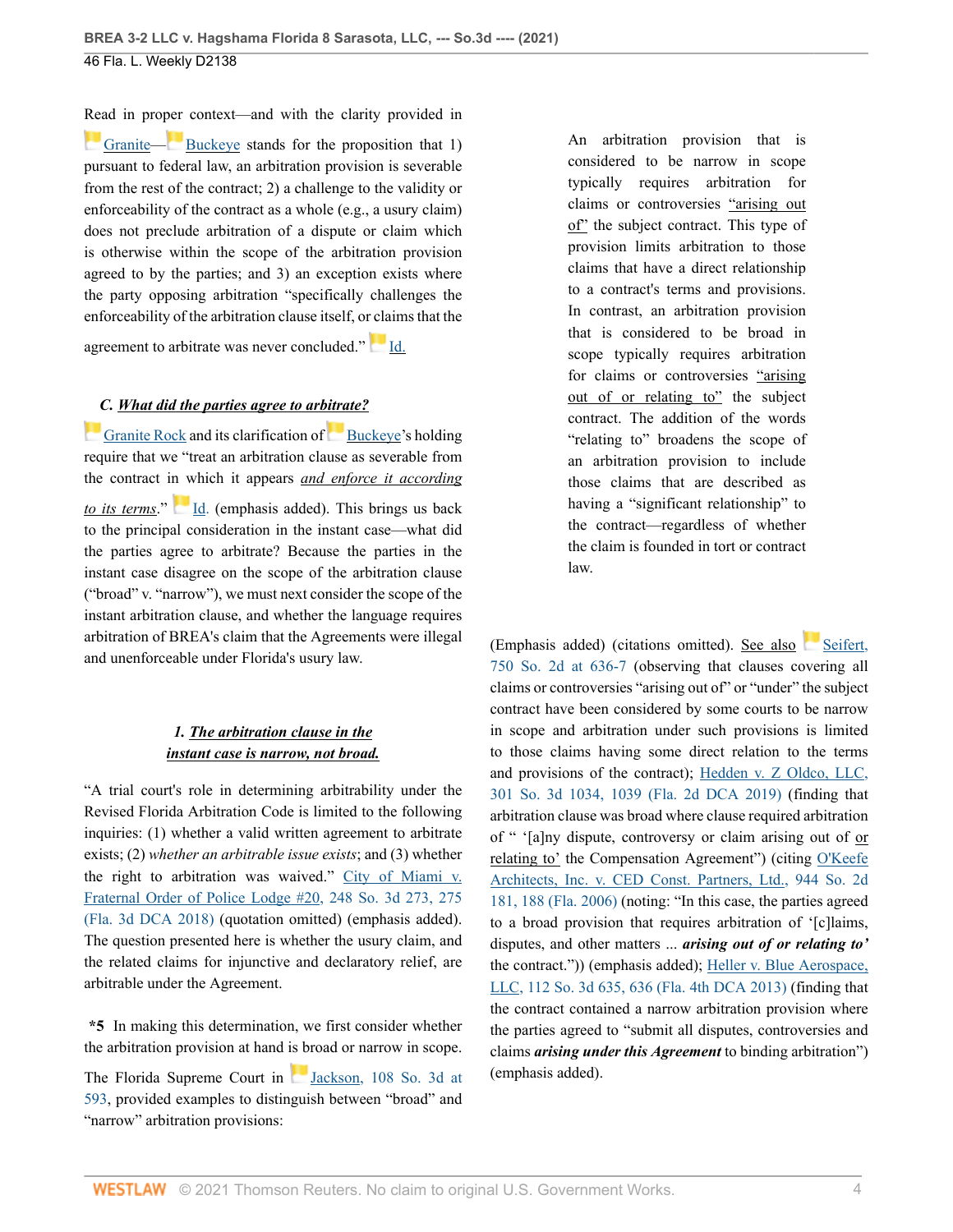Applying the well-established case law to the arbitration clause in the Agreements, we conclude that the language used is undoubtedly narrow:

> *Any dispute under this Agreement* or any Exhibit attached hereto *shall be submitted to arbitration* under the American Arbitration Association (the "AAA") in New York City, New York....

(Emphasis added.)

Of note, the arbitration language here is significantly narrowerthan that in [Buckeye,](http://www.westlaw.com/Link/Document/FullText?findType=Y&serNum=2008492124&pubNum=0000780&originatingDoc=If9a5dea0214511ec82c48db1050f9ba3&refType=RP&originationContext=document&vr=3.0&rs=cblt1.0&transitionType=DocumentItem&contextData=(sc.Default)) which required arbitration of "[a]ny claim, dispute, or controversy ... *arising from or relating to this Agreement* ... *or the validity***, enforceability, or scope** *of this Arbitration Provision or the entire Agreement* ...."[Buckeye, 546 U.S. at 442, 126 S.Ct. 1204](http://www.westlaw.com/Link/Document/FullText?findType=Y&serNum=2008492124&pubNum=0000780&originatingDoc=If9a5dea0214511ec82c48db1050f9ba3&refType=RP&fi=co_pp_sp_780_442&originationContext=document&vr=3.0&rs=cblt1.0&transitionType=DocumentItem&contextData=(sc.Default)#co_pp_sp_780_442) (emphasis added). [4](#page-7-3)

<span id="page-5-0"></span>**\*6** In addition, while the language used in an agreement's forum selection provision is generally irrelevant to determining whether the language of an agreement requires arbitration of a particular claim or dispute, it is worth noting that the forum selection provision in the instant Agreements demonstrates the parties were fully capable of crafting a broad arbitration provision given the language they used in the immediately preceding paragraph of the Agreement:

This Agreement shall be governed by and construed in accordance with the laws of the State of New York, United States of America. The Parties agree to submit themselves to the jurisdiction of the courts situated within the State of New York with regard to any controversy *arising out of or relating to* this Agreement.

*Any dispute under this Agreement* or any Exhibit attached hereto *shall be submitted to arbitration* under the American Arbitration Association (the "AAA") in New York City, New York....

(Emphasis added). The use of this language and juxtaposition of these two paragraphs suggests the parties intended to create an arbitration provision that was narrow in scope.

Concluding that the arbitration clause is narrow, we must next determine whether the usury claim arises "under the Agreement" and has a "direct relationship" to the narrow arbitration provision.

# *a. The usury claim in this case does not arise "under the Agreement" and does not have a "direct relationship" to the Agreement.*

Appellants contend that the usury claim (and the related declaratory and injunctive claims premised on usury) are not arbitrable because the claim "arises under" Florida's usury statute rather than under the Agreement itself. That is, the duty and obligation not to commit usury, and the resulting illegality of the Agreement, arise under state statutory law. It follows, appellants urge, that this narrow arbitration provision, by which the parties agreed to arbitrate "any dispute under the Agreement" does not include a claim that the Agreement is illegal or unenforceable under Florida's usury law. We agree.

As the Florida Supreme Court has explained, such a narrow arbitration provision "limits arbitration to those claims that have a *direct relationship* to a contract's terms and provisions."[Jackson, 108 So. 3d at 593](http://www.westlaw.com/Link/Document/FullText?findType=Y&serNum=2029772512&pubNum=0003926&originatingDoc=If9a5dea0214511ec82c48db1050f9ba3&refType=RP&fi=co_pp_sp_3926_593&originationContext=document&vr=3.0&rs=cblt1.0&transitionType=DocumentItem&contextData=(sc.Default)#co_pp_sp_3926_593) (emphasis added). "In contrast, when a contract contains a broad arbitration provision, the court will compel arbitration when the party's claims have a 'significant relationship' to the contract." [Vanacore Constr., Inc. v. Osborn, 260 So. 3d 527, 530 \(Fla.](http://www.westlaw.com/Link/Document/FullText?findType=Y&serNum=2047095814&pubNum=0003926&originatingDoc=If9a5dea0214511ec82c48db1050f9ba3&refType=RP&fi=co_pp_sp_3926_530&originationContext=document&vr=3.0&rs=cblt1.0&transitionType=DocumentItem&contextData=(sc.Default)#co_pp_sp_3926_530) [5th DCA 2018\)](http://www.westlaw.com/Link/Document/FullText?findType=Y&serNum=2047095814&pubNum=0003926&originatingDoc=If9a5dea0214511ec82c48db1050f9ba3&refType=RP&fi=co_pp_sp_3926_530&originationContext=document&vr=3.0&rs=cblt1.0&transitionType=DocumentItem&contextData=(sc.Default)#co_pp_sp_3926_530)(citing [Jackson, 108 So. 3d at 593\)](http://www.westlaw.com/Link/Document/FullText?findType=Y&serNum=2029772512&pubNum=0003926&originatingDoc=If9a5dea0214511ec82c48db1050f9ba3&refType=RP&fi=co_pp_sp_3926_593&originationContext=document&vr=3.0&rs=cblt1.0&transitionType=DocumentItem&contextData=(sc.Default)#co_pp_sp_3926_593).

Because these two tests—the "direct relationship" test for narrow arbitration provisions and the "significant relationship" test for broad arbitration provisions—are not particularly intuitive, it is helpful to consider the case law further defining these tests. We note that there is relatively little case law in Florida expounding on the more rigorous "direct relationship" test for narrow arbitration provisions as compared to the abundance of case law on the more arbitration-friendly and more easily satisfied "significant relationship" test applied to broad arbitration provisions. And because the significant relationship test is easier to satisfy, we recognize that if the narrow arbitration provision at issue cannot meet that less-rigorous test for arbitrability of broad provisions, it necessarily cannot meet the morerigorous "direct relationship" test for arbitrability of narrow provisions.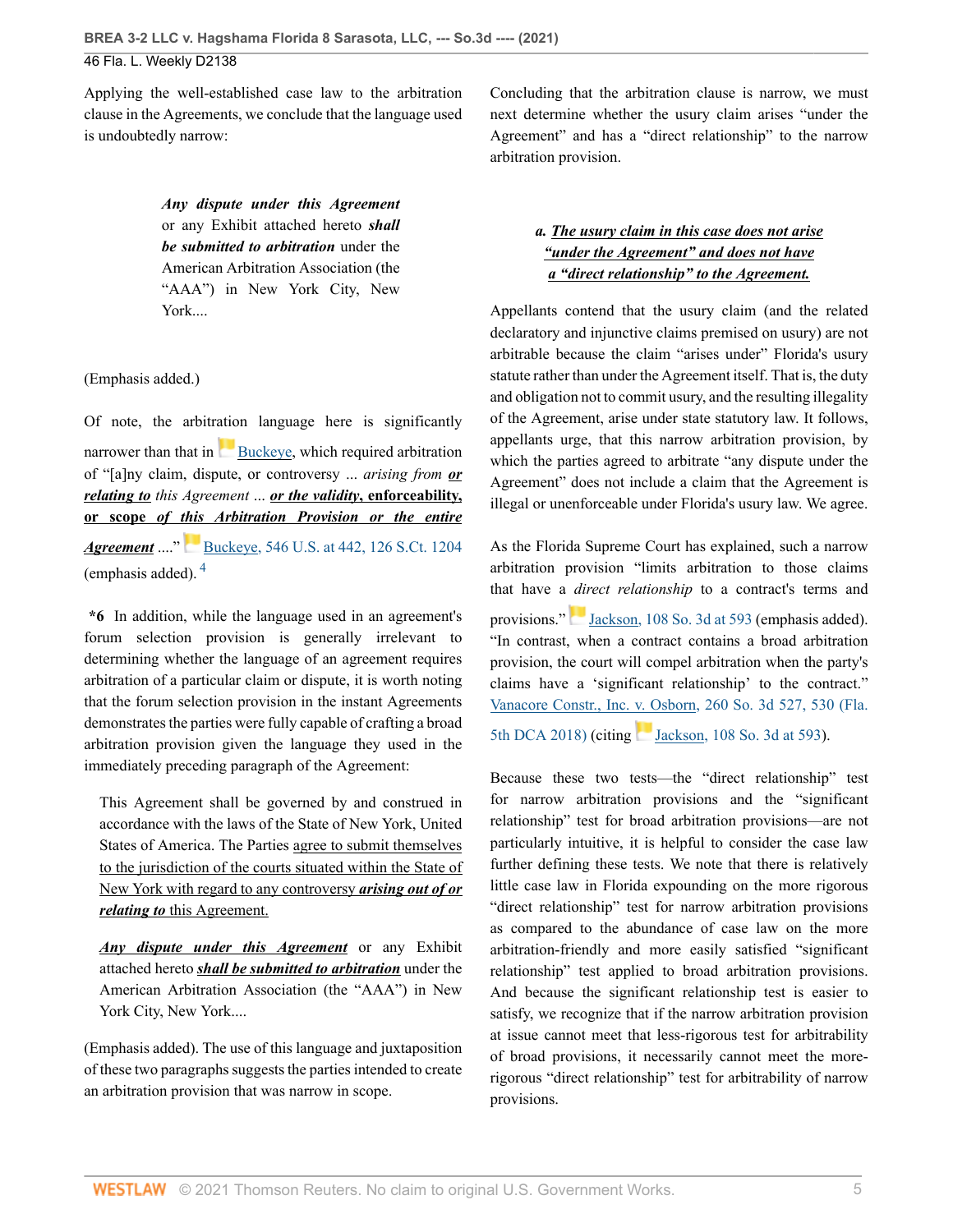\*7In [Seifert, 750 So. 2d at 638-39,](http://www.westlaw.com/Link/Document/FullText?findType=Y&serNum=1999255476&pubNum=0000735&originatingDoc=If9a5dea0214511ec82c48db1050f9ba3&refType=RP&fi=co_pp_sp_735_638&originationContext=document&vr=3.0&rs=cblt1.0&transitionType=DocumentItem&contextData=(sc.Default)#co_pp_sp_735_638) the Florida Supreme Court explained that, to submit a claim to arbitration, the "significant relationship" test requires "some nexus between the dispute and the contract containing the arbitration clause." The Court further explained:

[T]he mere fact that the dispute would not have arisen but for the existence of the contract and consequent relationship between the parties is insufficient by itself to transform a dispute into one "arising out of or relating to" the agreement.

\*\*\*

[F]or a tort claim to be considered "arising out of or relating to" an agreement, it must, at a minimum, raise some issue the resolution of which requires reference to or construction of some portion of the contract itself.

\*\*\*

If the contract places the parties in a unique relationship that creates new duties not otherwise imposed by law, then a dispute regarding a breach of a contractually-imposed duty is one that arises from the contract. Analogously, such a claim would be one arising from the contract terms and therefore subject to arbitration where the contract required it. **If, on the other hand, the duty alleged to be breached is one imposed by law in recognition of public policy and is generally owed to others besides the contracting parties, then a dispute regarding such a breach is not one arising from the contract, but sounds in tort**. Therefore, a contractually-imposed arbitration requirement ... would not apply to such a claim.

[Seifert, 750 So. 2d at 638-39](http://www.westlaw.com/Link/Document/FullText?findType=Y&serNum=1999255476&pubNum=0000735&originatingDoc=If9a5dea0214511ec82c48db1050f9ba3&refType=RP&fi=co_pp_sp_735_638&originationContext=document&vr=3.0&rs=cblt1.0&transitionType=DocumentItem&contextData=(sc.Default)#co_pp_sp_735_638) (emphasis added) (citations and quotations omitted). This "contractual nexus" component of the significant relationship test was reaffirmed by the Florida Supreme Court in [Jackson](http://www.westlaw.com/Link/Document/FullText?findType=Y&serNum=2029772512&originatingDoc=If9a5dea0214511ec82c48db1050f9ba3&refType=RP&originationContext=document&vr=3.0&rs=cblt1.0&transitionType=DocumentItem&contextData=(sc.Default)):

> [A] claim has a nexus to a contract and arises from the terms of the contract if it emanates from an inimitable duty created by the parties' unique contractual relationship. In contrast, **a claim does not have a nexus to a contract if it pertains to the breach of a duty otherwise imposed by law**

**or in recognition of public policy, such as a duty under the general common law owed not only to the contracting parties but also to third parties and the public.**

[Jackson, 108 So. 3d at 593](http://www.westlaw.com/Link/Document/FullText?findType=Y&serNum=2029772512&pubNum=0003926&originatingDoc=If9a5dea0214511ec82c48db1050f9ba3&refType=RP&fi=co_pp_sp_3926_593&originationContext=document&vr=3.0&rs=cblt1.0&transitionType=DocumentItem&contextData=(sc.Default)#co_pp_sp_3926_593) (emphasis added).

In the instant case, we have a narrow arbitration provision (requiring the parties to arbitrate "[a]ny dispute under this Agreement") and a usury claim premised upon a duty imposed by Florida statute. Even applying the less-rigorous "significant relationship/contractual nexus" test typically reserved for broad arbitration provisions, it is clear this usury claim is not arbitrable: it cannot be said that the usury claim arises "under the Agreement" because "the duty alleged to be breached is one imposed by law in recognition of public policy and is generally owed to others besides the

<span id="page-6-0"></span>[con](https://1.next.westlaw.com/Link/RelatedInformation/Flag?documentGuid=I7a5b96416ba311e2900d8cbbe5df030a&transitionType=InlineKeyCiteFlags&originationContext=docHeaderFlag&Rank=0&ppcid=91f491f1e6ae482f99225bbbd4f11aef&contextData=(sc.Default) )tracting parties."<sup>[5](#page-7-4)</sup> It simply cannot satisfy [Seifert](http://www.westlaw.com/Link/Document/FullText?findType=Y&serNum=1999255476&originatingDoc=If9a5dea0214511ec82c48db1050f9ba3&refType=RP&originationContext=document&vr=3.0&rs=cblt1.0&transitionType=DocumentItem&contextData=(sc.Default)) and

[Jackson](http://www.westlaw.com/Link/Document/FullText?findType=Y&serNum=2029772512&originatingDoc=If9a5dea0214511ec82c48db1050f9ba3&refType=RP&originationContext=document&vr=3.0&rs=cblt1.0&transitionType=DocumentItem&contextData=(sc.Default))'s requirement that the claim "emanate[ ] from an inimitable duty created by the parties' unique contractual relationship;" instead, the instant claim is one that "pertains to the breach of a duty otherwise imposed by law or in recognition of public policy, such as a duty under the general common law owed not only to the contracting parties but also to third parties and the public." [Jackson, 108 So. 3d](http://www.westlaw.com/Link/Document/FullText?findType=Y&serNum=2029772512&pubNum=0003926&originatingDoc=If9a5dea0214511ec82c48db1050f9ba3&refType=RP&fi=co_pp_sp_3926_593&originationContext=document&vr=3.0&rs=cblt1.0&transitionType=DocumentItem&contextData=(sc.Default)#co_pp_sp_3926_593) at  $593.$ <sup>[6](#page-8-0)</sup> As a result, if this claim cannot be said to have a "significant relationship" to the Agreement, it self-evidently cannot satisfy the more rigorous requirement that it bear a "direct relationship" to the Agreement.

<span id="page-6-2"></span><span id="page-6-1"></span>**\*8** This is not to say that a usury claim, as a matter of law, can never be subject to arbitration.<sup>[7](#page-8-1)</sup> It simply means that a claim such as this will generally not be subject to arbitration under a narrow arbitration provision such as the one agreed to by the parties in the instant case. But a usury claim can be subject to arbitration if the language of the arbitration provision is broad enough to express the parties' intent that such a claim or dispute will be subject to arbitration, which is precisely what the Court held in [Buckeye](http://www.westlaw.com/Link/Document/FullText?findType=Y&serNum=2008492124&originatingDoc=If9a5dea0214511ec82c48db1050f9ba3&refType=RP&originationContext=document&vr=3.0&rs=cblt1.0&transitionType=DocumentItem&contextData=(sc.Default)), given the broad language contained in the arbitration agreement in that case. <sup>[8](#page-8-2)</sup>

## <span id="page-6-3"></span>**IV. CONCLUSION**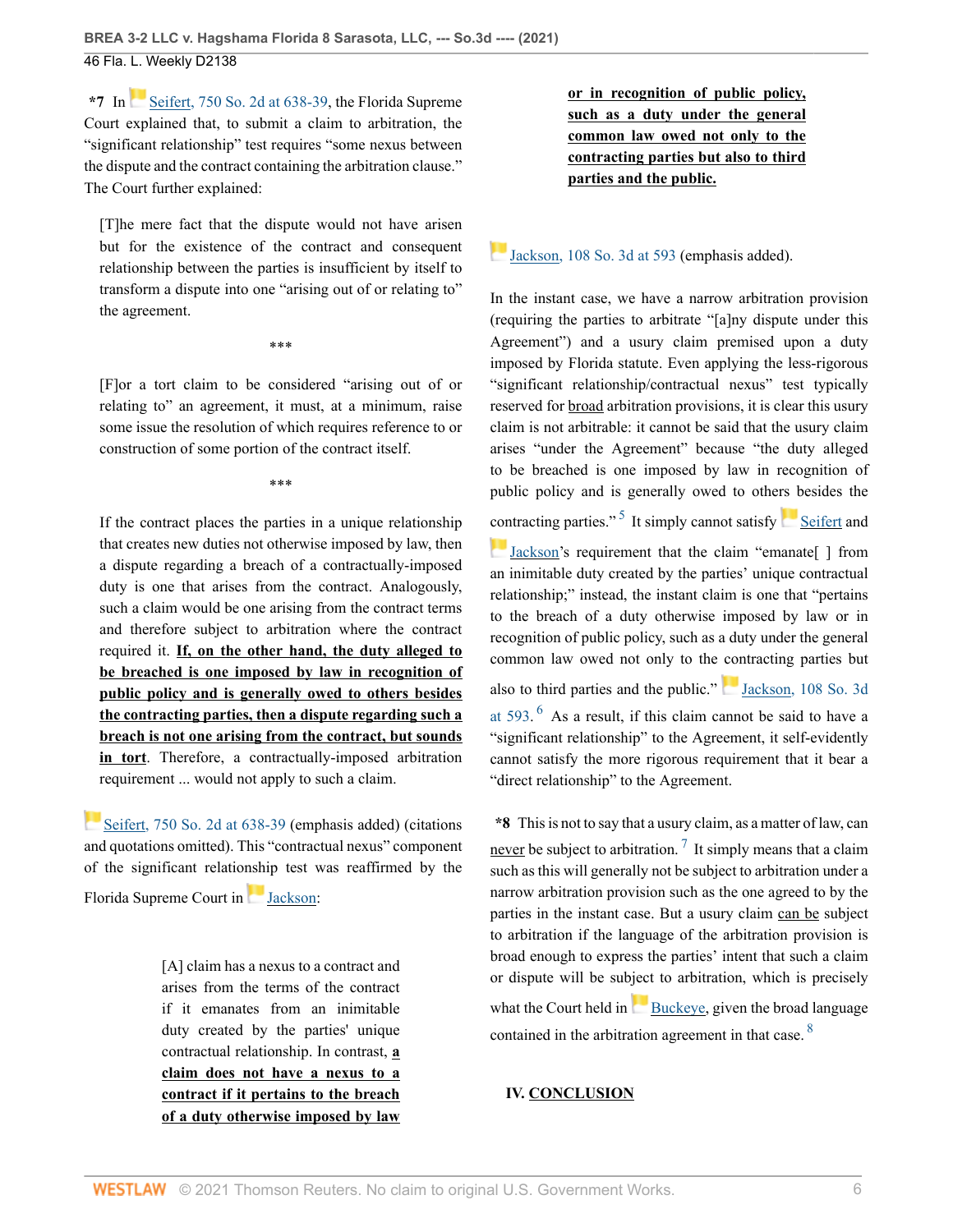Given the narrow language contained in the arbitration provision of the parties' underlying agreement, we conclude that the usury and usury-related claims do not "arise under [the](https://1.next.westlaw.com/Link/RelatedInformation/Flag?documentGuid=Iad1210980c8b11d98220e6fa99ecd085&transitionType=InlineKeyCiteFlags&originationContext=docHeaderFlag&Rank=0&ppcid=91f491f1e6ae482f99225bbbd4f11aef&contextData=(sc.Default) ) Agreement," do not satisfy the "direct relationship" test of

[Seifert](http://www.westlaw.com/Link/Document/FullText?findType=Y&serNum=1999255476&originatingDoc=If9a5dea0214511ec82c48db1050f9ba3&refType=RP&originationContext=document&vr=3.0&rs=cblt1.0&transitionType=DocumentItem&contextData=(sc.Default))and [Jackson,](http://www.westlaw.com/Link/Document/FullText?findType=Y&serNum=2029772512&originatingDoc=If9a5dea0214511ec82c48db1050f9ba3&refType=RP&originationContext=document&vr=3.0&rs=cblt1.0&transitionType=DocumentItem&contextData=(sc.Default)) and are not subject to arbitration. We reverse the trial court's order dismissing the action without <span id="page-7-5"></span>prejudice and compelling arbitration in New York and remand for further proceedings consistent with this opinion.<sup>[9](#page-8-3)</sup>

# **All Citations**

--- So.3d ----, 2021 WL 4447919, 46 Fla. L. Weekly D2138

# **Footnotes**

<span id="page-7-0"></span>[1](#page-2-0) One of the arguments raised on appeal is that the trial court erred in enforcing the arbitration provision in the Agreement against appellants where they are not signatories to the Agreements. This argument misses the mark because, as detailed above, the Guaranty (to which appellants were signatories) expressly incorporated the terms of the Agreement. See [Massa v. Michael Ridard Hosp. LLC, 306 So. 3d 1106, 1109 \(Fla. 3d DCA](http://www.westlaw.com/Link/Document/FullText?findType=Y&serNum=2051679255&pubNum=0003926&originatingDoc=If9a5dea0214511ec82c48db1050f9ba3&refType=RP&fi=co_pp_sp_3926_1109&originationContext=document&vr=3.0&rs=cblt1.0&transitionType=DocumentItem&contextData=(sc.Default)#co_pp_sp_3926_1109) [2020\)](http://www.westlaw.com/Link/Document/FullText?findType=Y&serNum=2051679255&pubNum=0003926&originatingDoc=If9a5dea0214511ec82c48db1050f9ba3&refType=RP&fi=co_pp_sp_3926_1109&originationContext=document&vr=3.0&rs=cblt1.0&transitionType=DocumentItem&contextData=(sc.Default)#co_pp_sp_3926_1109) (observing: "Nonsignatories have been held to be bound to arbitration agreements under the theories of (1) incorporation by reference; (2) assumption; (3) agency; (4) veil piercing/alter ego; and (5) estoppel.")

(quo[ting](https://1.next.westlaw.com/Link/RelatedInformation/Flag?documentGuid=Iffbb9d893e1011e1bd928e1973ff4e60&transitionType=InlineKeyCiteFlags&originationContext=docHeaderFlag&Rank=0&ppcid=91f491f1e6ae482f99225bbbd4f11aef&contextData=(sc.Default) ) [Liberty Comms., Inc. v. MCI Telecomms. Corp., 733 So. 2d 571, 574 \(Fla. 5th DCA 1999\)](http://www.westlaw.com/Link/Document/FullText?findType=Y&serNum=1999116442&pubNum=0000735&originatingDoc=If9a5dea0214511ec82c48db1050f9ba3&refType=RP&fi=co_pp_sp_735_574&originationContext=document&vr=3.0&rs=cblt1.0&transitionType=DocumentItem&contextData=(sc.Default)#co_pp_sp_735_574)). See also [Perdido Key Island Resort Dev., L.L.P. v. Regions Bank, 102 So. 3d 1, 3 \(Fla. 1st DCA 2012\)](http://www.westlaw.com/Link/Document/FullText?findType=Y&serNum=2026862269&pubNum=0003926&originatingDoc=If9a5dea0214511ec82c48db1050f9ba3&refType=RP&fi=co_pp_sp_3926_3&originationContext=document&vr=3.0&rs=cblt1.0&transitionType=DocumentItem&contextData=(sc.Default)#co_pp_sp_3926_3) (finding that the claim for foreclosure of the mortgage was arbitrable where, under the plain language of the contract, the mortgage explicitly incorporated the terms of the note).

- <span id="page-7-1"></span>[2](#page-2-1) An order granting a motion to compel arbitration is reviewed de novo. [Yam Exp. & Imp. LLC, v. Nicaragua](http://www.westlaw.com/Link/Document/FullText?findType=Y&serNum=2050243756&pubNum=0003926&originatingDoc=If9a5dea0214511ec82c48db1050f9ba3&refType=RP&fi=co_pp_sp_3926_1175&originationContext=document&vr=3.0&rs=cblt1.0&transitionType=DocumentItem&contextData=(sc.Default)#co_pp_sp_3926_1175) [Tobacco Imps., Inc., 298 So. 3d 1173, 1175 \(Fla. 3d DCA 2020\).](http://www.westlaw.com/Link/Document/FullText?findType=Y&serNum=2050243756&pubNum=0003926&originatingDoc=If9a5dea0214511ec82c48db1050f9ba3&refType=RP&fi=co_pp_sp_3926_1175&originationContext=document&vr=3.0&rs=cblt1.0&transitionType=DocumentItem&contextData=(sc.Default)#co_pp_sp_3926_1175) The interpretation of a contractual forum selection clause is also a question of law, which we review de novo. [Am. Safety Cas. Ins. Co. v. Mijares](http://www.westlaw.com/Link/Document/FullText?findType=Y&serNum=2026765905&pubNum=0003926&originatingDoc=If9a5dea0214511ec82c48db1050f9ba3&refType=RP&originationContext=document&vr=3.0&rs=cblt1.0&transitionType=DocumentItem&contextData=(sc.Default)) [Holding Co. LLC, 76 So.3d 1089 \(Fla. 3d DCA 2011\).](http://www.westlaw.com/Link/Document/FullText?findType=Y&serNum=2026765905&pubNum=0003926&originatingDoc=If9a5dea0214511ec82c48db1050f9ba3&refType=RP&originationContext=document&vr=3.0&rs=cblt1.0&transitionType=DocumentItem&contextData=(sc.Default))
- <span id="page-7-2"></span>[3](#page-2-2) [9 U.S.C. § 2](http://www.westlaw.com/Link/Document/FullText?findType=L&pubNum=1000546&cite=9USCAS2&originatingDoc=If9a5dea0214511ec82c48db1050f9ba3&refType=LQ&originationContext=document&vr=3.0&rs=cblt1.0&transitionType=DocumentItem&contextData=(sc.Default)) (entitled "Validity, irrevocability, and enforcement of agreements to arbitrate") provides: A written provision in any maritime transaction or a contract evidencing a transaction involving commerce to settle by arbitration a controversy thereafter arising out of such contract or transaction, or the refusal to perform the whole or any part thereof, or an agreement in writing to submit to arbitration an existing controversy arising out of such a contract, transaction, or refusal, shall be valid, irrevocable, and enforceable, save upon such grounds as exist at law or in equity for the revocation of any contract.

<span id="page-7-3"></span>[4](#page-5-0) Again, the broad language of the **[Buckeye](http://www.westlaw.com/Link/Document/FullText?findType=Y&serNum=2008492124&originatingDoc=If9a5dea0214511ec82c48db1050f9ba3&refType=RP&originationContext=document&vr=3.0&rs=cblt1.0&transitionType=DocumentItem&contextData=(sc.Default)) arbitration provision illustrates** the focus of the parties' disagreement in [Buckeye](http://www.westlaw.com/Link/Document/FullText?findType=Y&serNum=2008492124&originatingDoc=If9a5dea0214511ec82c48db1050f9ba3&refType=RP&originationContext=document&vr=3.0&rs=cblt1.0&transitionType=DocumentItem&contextData=(sc.Default)) was not on whether an arbitrable issue existed. Instead, the question was whether the rule of severability of an arbitration provision was limited in application to federal courts or

applied equally to state courts. Indeed, given the sweeping language of **[Buckeye](http://www.westlaw.com/Link/Document/FullText?findType=Y&serNum=2008492124&originatingDoc=If9a5dea0214511ec82c48db1050f9ba3&refType=RP&originationContext=document&vr=3.0&rs=cblt1.0&transitionType=DocumentItem&contextData=(sc.Default))'s arbitration provision**, it is understandable the Court saw no need to address whether a claim challenging the entire agreement (as usurious) was arbitrable.

<span id="page-7-4"></span>[5](#page-6-0) As observed in [Dunn v. Global Trust Management, 506 F. Supp. 3d 1214, 1222 \(M.D. Fla. 2020\)](http://www.westlaw.com/Link/Document/FullText?findType=Y&serNum=2052553833&pubNum=0007903&originatingDoc=If9a5dea0214511ec82c48db1050f9ba3&refType=RP&fi=co_pp_sp_7903_1222&originationContext=document&vr=3.0&rs=cblt1.0&transitionType=DocumentItem&contextData=(sc.Default)#co_pp_sp_7903_1222): Usury has been forbidden for millennia by civilized society. The strong victimize the weak. It makes the rich richer and the poor poorer. The Code of Hammurabi (circa 1750 B.C.) barred usury. Both Plato and Aristotle noted it is immoral and unjust. The Roman Code of Justinian barred usury, as did the Abrahamic religions. The prophet Ezekiel listed usury among abominations like violence and rape. See Ezekiel 18:8-21. In The Inferno, Dante placed usurers in the seventh circle of hell—below murderers. Shakespeare of course illustrated its corrosive traits in the notorious The Merchant of Venice. Usury and loansharking were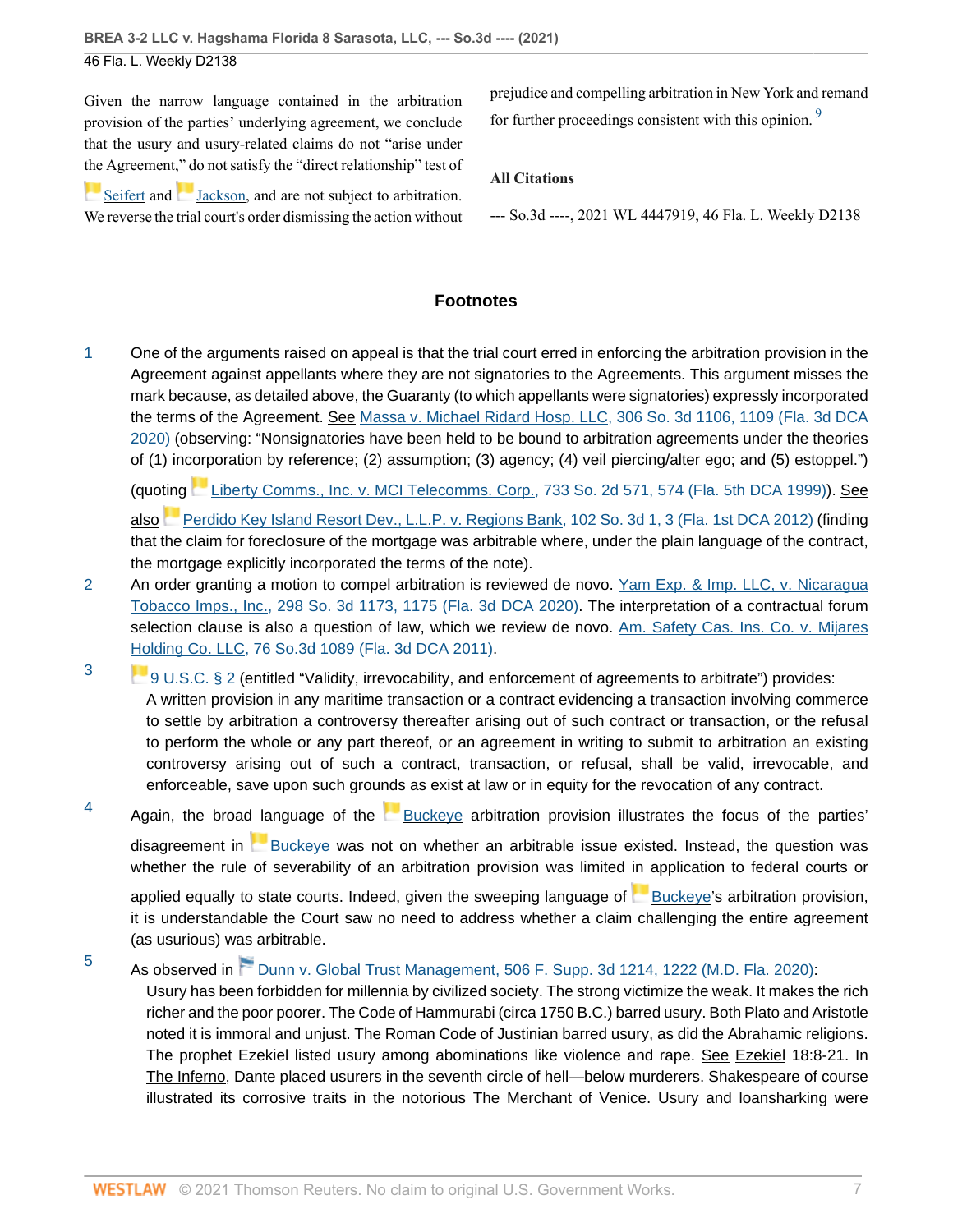<span id="page-8-1"></span>[7](#page-6-2)

outlawed in all the American colonies, following English common law practice. And usury is a crime in Florida, see [Fla. Stat. § 687.071](http://www.westlaw.com/Link/Document/FullText?findType=L&pubNum=1000006&cite=FLSTS687.071&originatingDoc=If9a5dea0214511ec82c48db1050f9ba3&refType=LQ&originationContext=document&vr=3.0&rs=cblt1.0&transitionType=DocumentItem&contextData=(sc.Default))....

(Footnotes omitted.)

<span id="page-8-0"></span>[6](#page-6-1) We recognize that this usury claim satisfies one portion of the significant relationship/contractual nexus test, which requires that "for a tort claim to be considered 'arising out of or relating to' an agreement, it must, at a minimum, raise some issue the resolution of which require[s re](https://1.next.westlaw.com/Link/RelatedInformation/Flag?documentGuid=I7a5b96416ba311e2900d8cbbe5df030a&transitionType=InlineKeyCiteFlags&originationContext=docHeaderFlag&Rank=0&ppcid=91f491f1e6ae482f99225bbbd4f11aef&contextData=(sc.Default) )ference to or construction of some portion

ofthe contract itself." [Seifert, 750 So. 2d at 638](http://www.westlaw.com/Link/Document/FullText?findType=Y&serNum=1999255476&pubNum=0000735&originatingDoc=If9a5dea0214511ec82c48db1050f9ba3&refType=RP&fi=co_pp_sp_735_638&originationContext=document&vr=3.0&rs=cblt1.0&transitionType=DocumentItem&contextData=(sc.Default)#co_pp_sp_735_638). See also [Jackson, 108 So. 3d at 593](http://www.westlaw.com/Link/Document/FullText?findType=Y&serNum=2029772512&pubNum=0003926&originatingDoc=If9a5dea0214511ec82c48db1050f9ba3&refType=RP&fi=co_pp_sp_3926_593&originationContext=document&vr=3.0&rs=cblt1.0&transitionType=DocumentItem&contextData=(sc.Default)#co_pp_sp_3926_593) ("A contractual nexus exists between a claim and a contract if the claim presents circumstances in which the resolution of the disputed issue requires either reference to, or construction of, a portion of the contract.") Nevertheless,

thisis only one aspect of what  $\blacksquare$  [Seifert](http://www.westlaw.com/Link/Document/FullText?findType=Y&serNum=1999255476&originatingDoc=If9a5dea0214511ec82c48db1050f9ba3&refType=RP&originationContext=document&vr=3.0&rs=cblt1.0&transitionType=DocumentItem&contextData=(sc.Default)) and  $\blacksquare$  [Jackson](http://www.westlaw.com/Link/Document/FullText?findType=Y&serNum=2029772512&originatingDoc=If9a5dea0214511ec82c48db1050f9ba3&refType=RP&originationContext=document&vr=3.0&rs=cblt1.0&transitionType=DocumentItem&contextData=(sc.Default)) require, even when analyzing the scope of a broad arbitration provision. The narrow arbitration provision agreed to by the parties in the instant case cannot satisfy the remaining aspects of the contractual nexus test because the usury claim does not "emanate[ ] from an inimitable duty created by the parties' unique contractual relationship," but instead is a claim that "pertains to the breach of a duty otherwise imposed by law or in recognition of public policy, such as a duty under [the](https://1.next.westlaw.com/Link/RelatedInformation/Flag?documentGuid=I7a5b96416ba311e2900d8cbbe5df030a&transitionType=InlineKeyCiteFlags&originationContext=docHeaderFlag&Rank=0&ppcid=91f491f1e6ae482f99225bbbd4f11aef&contextData=(sc.Default) ) general common law owed not only to the contracting parties but also to third parties and the public."

[Jackson, 108 So. 3d at 593.](http://www.westlaw.com/Link/Document/FullText?findType=Y&serNum=2029772512&pubNum=0003926&originatingDoc=If9a5dea0214511ec82c48db1050f9ba3&refType=RP&fi=co_pp_sp_3926_593&originationContext=document&vr=3.0&rs=cblt1.0&transitionType=DocumentItem&contextData=(sc.Default)#co_pp_sp_3926_593)

To the extent that **[Party Yards](http://www.westlaw.com/Link/Document/FullText?findType=Y&serNum=2000027286&originatingDoc=If9a5dea0214511ec82c48db1050f9ba3&refType=RP&originationContext=document&vr=3.0&rs=cblt1.0&transitionType=DocumentItem&contextData=(sc.Default)) (and its progeny, [FastFunding The Company, Inc. v. Betts, 758 So.](http://www.westlaw.com/Link/Document/FullText?findType=Y&serNum=2000088837&pubNum=0000735&originatingDoc=If9a5dea0214511ec82c48db1050f9ba3&refType=RP&originationContext=document&vr=3.0&rs=cblt1.0&transitionType=DocumentItem&contextData=(sc.Default))** [2d 1143 \(Fla. 5th DCA 2000\)\)](http://www.westlaw.com/Link/Document/FullText?findType=Y&serNum=2000088837&pubNum=0000735&originatingDoc=If9a5dea0214511ec82c48db1050f9ba3&refType=RP&originationContext=document&vr=3.0&rs=cblt1.0&transitionType=DocumentItem&contextData=(sc.Default)) held in absolute terms that any usury claim, as a matter of law, cannot be arbitrated regardless of the narrow or broad scope of the parties' agreement to arbitrate, such a holding was

disapproved by the United States Supreme Court's decision in [Buckeye, 546 U.S. at 445-46, 126 S.Ct.](http://www.westlaw.com/Link/Document/FullText?findType=Y&serNum=2008492124&pubNum=0000780&originatingDoc=If9a5dea0214511ec82c48db1050f9ba3&refType=RP&fi=co_pp_sp_780_445&originationContext=document&vr=3.0&rs=cblt1.0&transitionType=DocumentItem&contextData=(sc.Default)#co_pp_sp_780_445) [1204](http://www.westlaw.com/Link/Document/FullText?findType=Y&serNum=2008492124&pubNum=0000780&originatingDoc=If9a5dea0214511ec82c48db1050f9ba3&refType=RP&fi=co_pp_sp_780_445&originationContext=document&vr=3.0&rs=cblt1.0&transitionType=DocumentItem&contextData=(sc.Default)#co_pp_sp_780_445), as reflected in the Florida Supreme Court's decision on remand, see [Cardegna v. Buckeye Check](http://www.westlaw.com/Link/Document/FullText?findType=Y&serNum=2009138468&pubNum=0000735&originatingDoc=If9a5dea0214511ec82c48db1050f9ba3&refType=RP&fi=co_pp_sp_735_611&originationContext=document&vr=3.0&rs=cblt1.0&transitionType=DocumentItem&contextData=(sc.Default)#co_pp_sp_735_611) [Cashing, Inc., 930 So. 2d 610, 611 \(Fla. 2006\)](http://www.westlaw.com/Link/Document/FullText?findType=Y&serNum=2009138468&pubNum=0000735&originatingDoc=If9a5dea0214511ec82c48db1050f9ba3&refType=RP&fi=co_pp_sp_735_611&originationContext=document&vr=3.0&rs=cblt1.0&transitionType=DocumentItem&contextData=(sc.Default)#co_pp_sp_735_611):

In the Fourth District's decision in [Cardegna](http://www.westlaw.com/Link/Document/FullText?findType=Y&serNum=2009138468&pubNum=0000735&originatingDoc=If9a5dea0214511ec82c48db1050f9ba3&refType=RP&originationContext=document&vr=3.0&rs=cblt1.0&transitionType=DocumentItem&contextData=(sc.Default)), the court held that a borrower's claim that a contract was void ab initio under Florida law and public policy must be resolved by arbitration where there was no separate claim that the arbitration provision in the contract itself was unenforceable. This Court quashed and held that the dispute as to the validity of the contract must first be resolved in court before the arbitration provision could be enforced. In turn, the United States Supreme Court has reversed this Court's decision, and, in effect approved the holding of the Fourth District.

Accordingly, consistent with and pursuant to the United States Supreme Court's decision, we withdraw our previous opinion and now approve the decision of the Fourth District and disapprove of the conflicting

opinion of the Fifth District in [Fastfunding the Company, Inc. v. Betts, 758 So.2d 1143 \(Fla. 5th DCA](http://www.westlaw.com/Link/Document/FullText?findType=Y&serNum=2000088837&pubNum=0000735&originatingDoc=If9a5dea0214511ec82c48db1050f9ba3&refType=RP&originationContext=document&vr=3.0&rs=cblt1.0&transitionType=DocumentItem&contextData=(sc.Default)) [2000\).](http://www.westlaw.com/Link/Document/FullText?findType=Y&serNum=2000088837&pubNum=0000735&originatingDoc=If9a5dea0214511ec82c48db1050f9ba3&refType=RP&originationContext=document&vr=3.0&rs=cblt1.0&transitionType=DocumentItem&contextData=(sc.Default))

What remains of [Party Yards](http://www.westlaw.com/Link/Document/FullText?findType=Y&serNum=2000027286&originatingDoc=If9a5dea0214511ec82c48db1050f9ba3&refType=RP&originationContext=document&vr=3.0&rs=cblt1.0&transitionType=DocumentItem&contextData=(sc.Default)) is its strict holding, based upon the narrow arbitration provision (providing that "any controversy arising under this Agreement shall be submitted to arbitration"), that "the arbitration provision of the contract is not broad enough to encompass a usury violation" and thus the statutory usury

claim did not "arise under" the agreement but arose only under Florida statutory law. [Id. at 123.](http://www.westlaw.com/Link/Document/FullText?findType=Y&serNum=2000027286&pubNum=0000735&originatingDoc=If9a5dea0214511ec82c48db1050f9ba3&refType=RP&fi=co_pp_sp_735_123&originationContext=document&vr=3.0&rs=cblt1.0&transitionType=DocumentItem&contextData=(sc.Default)#co_pp_sp_735_123) We agree with this holding and find it fully applicable here.

<span id="page-8-2"></span>[8](#page-6-3) "Any claim, dispute, or controversy... arising from or relating to this Agreement... or the validity, enforceability, [or s](https://1.next.westlaw.com/Link/RelatedInformation/Flag?documentGuid=I68510fc5a2ee11daa20eccddde63d628&transitionType=InlineKeyCiteFlags&originationContext=docHeaderFlag&Rank=0&ppcid=91f491f1e6ae482f99225bbbd4f11aef&contextData=(sc.Default) )cope of this Arbitration Provision or the entire Agreement... shall be resolved... by binding arbitration. ...."

[Buckeye, 546 U.S. at 442, 126 S.Ct. 1204](http://www.westlaw.com/Link/Document/FullText?findType=Y&serNum=2008492124&pubNum=0000780&originatingDoc=If9a5dea0214511ec82c48db1050f9ba3&refType=RP&fi=co_pp_sp_780_442&originationContext=document&vr=3.0&rs=cblt1.0&transitionType=DocumentItem&contextData=(sc.Default)#co_pp_sp_780_442) (emphasis added).

<span id="page-8-3"></span>[9](#page-7-5) Appellants also challenge the trial court's order dismissing based on improper venue (forum selection) and its order determining that New York substantive law applies. We reverse the order on these two issues as well. With regard to these issues, the Agreement provides in pertinent part:

This Agreement **shall be governed by and construed in accordance with the laws of the State of New York**, United States of America. **The Parties agree to submit themselves to the jurisdiction of**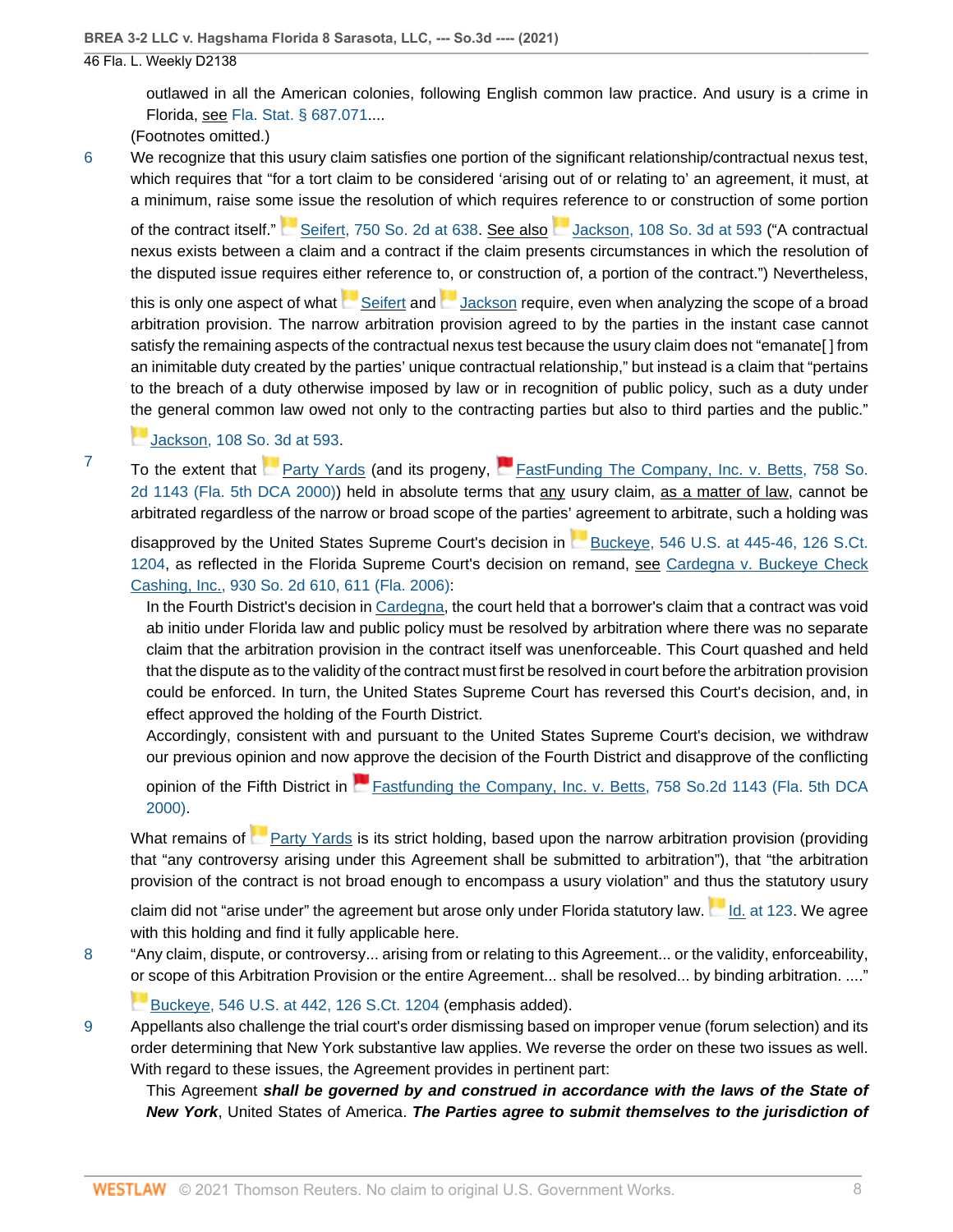# **the courts situated within the State of New York with regard to any controversy arising out of or relating to this Agreement**.

(Emphasis added). Because this is a permissive forum selection clause, the trial court erred in requiring that "any judicial proceedings [ ] be brought in a court of competent jurisdiction in the State of New York." [Rudman](http://www.westlaw.com/Link/Document/FullText?findType=Y&serNum=2050344084&pubNum=0003926&originatingDoc=If9a5dea0214511ec82c48db1050f9ba3&refType=RP&fi=co_pp_sp_3926_1214&originationContext=document&vr=3.0&rs=cblt1.0&transitionType=DocumentItem&contextData=(sc.Default)#co_pp_sp_3926_1214) [v. Numismatic Guar. Corp. of Am., 298 So. 3d 1212, 1214 \(Fla. 3d DCA 2020\)](http://www.westlaw.com/Link/Document/FullText?findType=Y&serNum=2050344084&pubNum=0003926&originatingDoc=If9a5dea0214511ec82c48db1050f9ba3&refType=RP&fi=co_pp_sp_3926_1214&originationContext=document&vr=3.0&rs=cblt1.0&transitionType=DocumentItem&contextData=(sc.Default)#co_pp_sp_3926_1214) (holding: "Mandatory forum selection clauses require or unequivocally specify ... that a particular forum be the exclusive jurisdiction for litigation concerning the contract. Whereas, permissive forum selection clauses constitute nothing more than a consent to jurisdiction and venue in the named forum and do not exclude jurisdiction or venue in any other forum. Hence, forum selection clauses that lack mandatory or exclusive language are generally found to be permissive") (citations and quotations omitted). Compare with [Michaluk v. Credorax \(USA\), Inc., 164 So. 3d](http://www.westlaw.com/Link/Document/FullText?findType=Y&serNum=2036260003&pubNum=0003926&originatingDoc=If9a5dea0214511ec82c48db1050f9ba3&refType=RP&fi=co_pp_sp_3926_725&originationContext=document&vr=3.0&rs=cblt1.0&transitionType=DocumentItem&contextData=(sc.Default)#co_pp_sp_3926_725) [719, 725 \(Fla. 3d DCA 2015\)](http://www.westlaw.com/Link/Document/FullText?findType=Y&serNum=2036260003&pubNum=0003926&originatingDoc=If9a5dea0214511ec82c48db1050f9ba3&refType=RP&fi=co_pp_sp_3926_725&originationContext=document&vr=3.0&rs=cblt1.0&transitionType=DocumentItem&contextData=(sc.Default)#co_pp_sp_3926_725) (finding the following forum selection clause to be permissive: "This Agreement shall be governed by and construed in accordance with the Laws of Malta and each party hereby submits to the jurisdiction of the Courts of Malta as regards any claim, dispute or matter arising out of or in connection with this Agreement, its implementation and effect.")

As to the trial court's determination that New York substantive law would apply, we note the trial court need not have reached this issue once it determined the claims were to be arbitrated and that further proceedings were to take place in a New York forum. Further, while the forum selection and arbitration issues presented questions of law, the choice-of-law issue presented not only a question of law, but questions of fact as well, see, e.g., [§ 671.105\(1\), Fla. Stat. \(2020\)](http://www.westlaw.com/Link/Document/FullText?findType=L&pubNum=1000006&cite=FLSTS671.105&originatingDoc=If9a5dea0214511ec82c48db1050f9ba3&refType=SP&originationContext=document&vr=3.0&rs=cblt1.0&transitionType=DocumentItem&contextData=(sc.Default)#co_pp_f1c50000821b0) (providing: "Except as provided in this section, when a transaction bears a reasonable relation to this state and also to another state or nation, the parties may agree that the law either of this state or of such other state or nation will govern their rights and duties"), which were not fully developed or analyzed on the record before us. We do not reach the merits of the choice-of-law issue, but reverse this remaining portion of the orders on appeal and remand for further proceedings as may be appropriate.

**End of Document** © 2021 Thomson Reuters. No claim to original U.S. Government Works.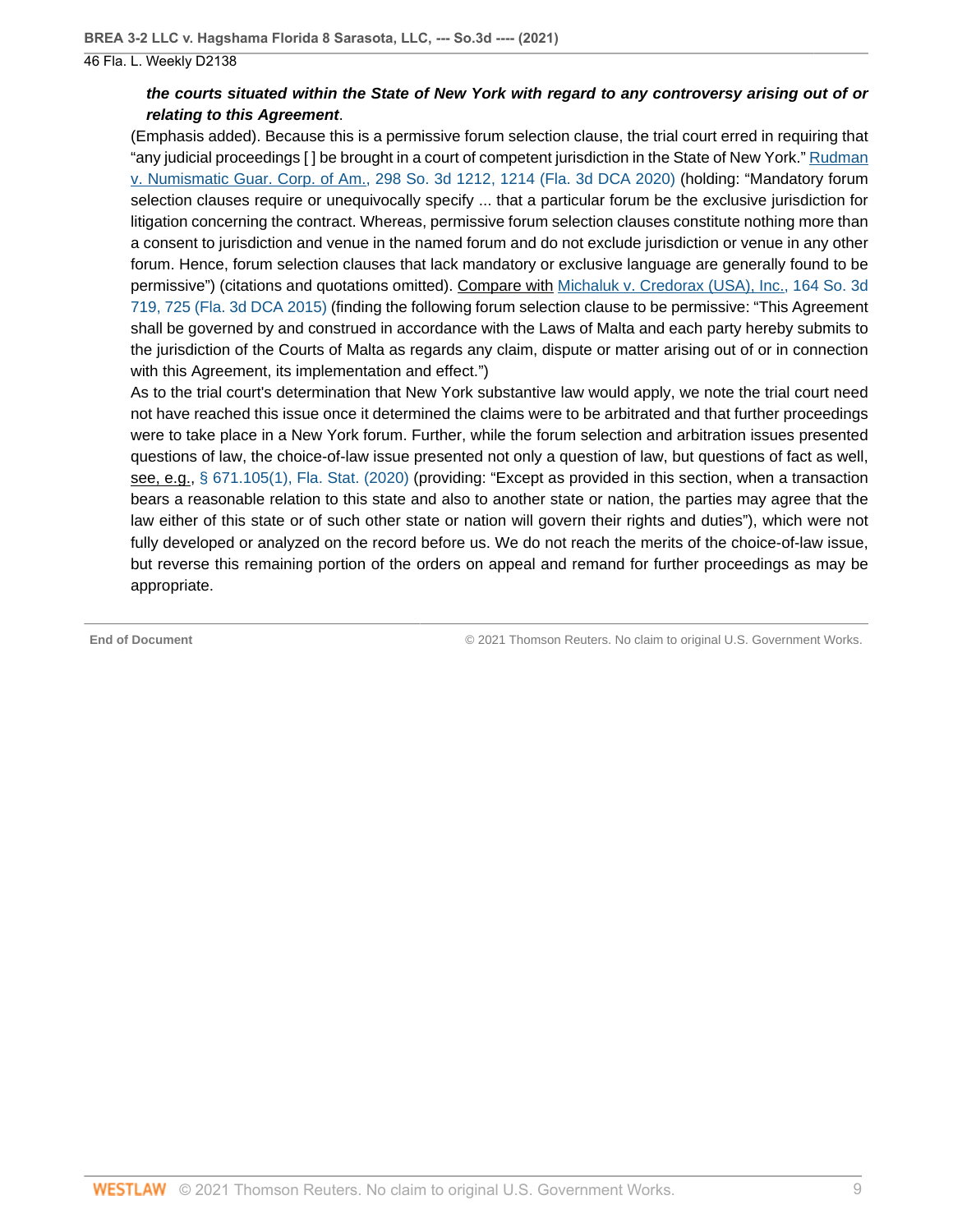### 2021 WL 4447933

NOTICE: THIS OPINION HAS NOT BEEN RELEASED FOR PUBLICATION IN THE PERMANENT LAW REPORTS. UNTIL RELEASED, IT IS SUBJECT TO REVISION OR WITHDRAWAL.

District Court of Appeal of Florida, Third District.

### Tamara CARUS, et al., Appellants,

v.

### VRMTG ASSET TRUST, Appellee.

#### No. 3D20-1355

### | Opinion filed September 29, 2021

An appeal from the Circuit Court for Miami-Dade County, [Alan Fine,](http://www.westlaw.com/Link/Document/FullText?findType=h&pubNum=176284&cite=0210895001&originatingDoc=I30d53830214611ecbd8884665a0a0e65&refType=RQ&originationContext=document&vr=3.0&rs=cblt1.0&transitionType=DocumentItem&contextData=(sc.Default)) Judge. Lower Tribunal No. 16-5505

#### **Attorneys and Law Firms**

[Kenzie N. Sadlak](http://www.westlaw.com/Link/Document/FullText?findType=h&pubNum=176284&cite=0421502401&originatingDoc=I30d53830214611ecbd8884665a0a0e65&refType=RQ&originationContext=document&vr=3.0&rs=cblt1.0&transitionType=DocumentItem&contextData=(sc.Default)), PA, and [Kenzie N. Sadlak](http://www.westlaw.com/Link/Document/FullText?findType=h&pubNum=176284&cite=0421502401&originatingDoc=I30d53830214611ecbd8884665a0a0e65&refType=RQ&originationContext=document&vr=3.0&rs=cblt1.0&transitionType=DocumentItem&contextData=(sc.Default)), for appellants.

Burr & Forman LLP, and [Nicholas S. Agnello](http://www.westlaw.com/Link/Document/FullText?findType=h&pubNum=176284&cite=0452047901&originatingDoc=I30d53830214611ecbd8884665a0a0e65&refType=RQ&originationContext=document&vr=3.0&rs=cblt1.0&transitionType=DocumentItem&contextData=(sc.Default)) (Fort Lauderdale), for appellee.

Before [SCALES,](http://www.westlaw.com/Link/Document/FullText?findType=h&pubNum=176284&cite=0259065301&originatingDoc=I30d53830214611ecbd8884665a0a0e65&refType=RQ&originationContext=document&vr=3.0&rs=cblt1.0&transitionType=DocumentItem&contextData=(sc.Default)) [HENDON](http://www.westlaw.com/Link/Document/FullText?findType=h&pubNum=176284&cite=0276930201&originatingDoc=I30d53830214611ecbd8884665a0a0e65&refType=RQ&originationContext=document&vr=3.0&rs=cblt1.0&transitionType=DocumentItem&contextData=(sc.Default)), and [MILLER](http://www.westlaw.com/Link/Document/FullText?findType=h&pubNum=176284&cite=0356391901&originatingDoc=I30d53830214611ecbd8884665a0a0e65&refType=RQ&originationContext=document&vr=3.0&rs=cblt1.0&transitionType=DocumentItem&contextData=(sc.Default)), JJ.

### **Opinion**

#### [MILLER](http://www.westlaw.com/Link/Document/FullText?findType=h&pubNum=176284&cite=0356391901&originatingDoc=I30d53830214611ecbd8884665a0a0e65&refType=RQ&originationContext=document&vr=3.0&rs=cblt1.0&transitionType=DocumentItem&contextData=(sc.Default)), J.

**\*1** Appellants, Tamara Carus, the borrower, and Carlos Carus, Jr., her son, challenge a final judgment of foreclosure rendered in favor of appellee, VRMTG Asset Trust, following a non-jury trial. On appeal, appellants urge error, among other grounds, in the purported failure by appellee to adequately plead and prove an independent breach of a valid loan modification agreement. We affirm on all substantive issues, but reverse and remand for correction of a scrivener's error in the contractual rate and per diem amount of interest on the face of the disputed judgment.  $\frac{1}{1}$  $\frac{1}{1}$  $\frac{1}{1}$ 

<span id="page-10-0"></span>In the foreclosure context, a bank, "[h]aving entered into a valid modification agreement, ... [can] only foreclose by [alle](https://1.next.westlaw.com/Link/RelatedInformation/Flag?documentGuid=I4397785d2f2e11e6a795ac035416da91&transitionType=InlineKeyCiteFlags&originationContext=docHeaderFlag&Rank=0&ppcid=087da06aa8d94ac6ad2eed1fa2b00761&contextData=(sc.Default) )ging and proving a breach of the modification agreement."

[Nowlin v. Nationstar Mortg., LLC, 193 So. 3d 1043,](http://www.westlaw.com/Link/Document/FullText?findType=Y&serNum=2039146637&pubNum=0003926&originatingDoc=I30d53830214611ecbd8884665a0a0e65&refType=RP&fi=co_pp_sp_3926_1046&originationContext=document&vr=3.0&rs=cblt1.0&transitionType=DocumentItem&contextData=(sc.Default)#co_pp_sp_3926_1046) [1046 \(Fla. 2d DCA 2016\)](http://www.westlaw.com/Link/Document/FullText?findType=Y&serNum=2039146637&pubNum=0003926&originatingDoc=I30d53830214611ecbd8884665a0a0e65&refType=RP&fi=co_pp_sp_3926_1046&originationContext=document&vr=3.0&rs=cblt1.0&transitionType=DocumentItem&contextData=(sc.Default)#co_pp_sp_3926_1046) (citing [Kuehlman v. Bank](http://www.westlaw.com/Link/Document/FullText?findType=Y&serNum=2037485035&pubNum=0003926&originatingDoc=I30d53830214611ecbd8884665a0a0e65&refType=RP&fi=co_pp_sp_3926_1283&originationContext=document&vr=3.0&rs=cblt1.0&transitionType=DocumentItem&contextData=(sc.Default)#co_pp_sp_3926_1283) [of Am., N.A., 177 So. 3d 1282, 1283 \(Fla. 5th DCA](http://www.westlaw.com/Link/Document/FullText?findType=Y&serNum=2037485035&pubNum=0003926&originatingDoc=I30d53830214611ecbd8884665a0a0e65&refType=RP&fi=co_pp_sp_3926_1283&originationContext=document&vr=3.0&rs=cblt1.0&transitionType=DocumentItem&contextData=(sc.Default)#co_pp_sp_3926_1283) [2015\)](http://www.westlaw.com/Link/Document/FullText?findType=Y&serNum=2037485035&pubNum=0003926&originatingDoc=I30d53830214611ecbd8884665a0a0e65&refType=RP&fi=co_pp_sp_3926_1283&originationContext=document&vr=3.0&rs=cblt1.0&transitionType=DocumentItem&contextData=(sc.Default)#co_pp_sp_3926_1283)). In the instant case, it is axiomatic that breach of a binding modification agreement was alleged in the operative pleadings. Further, during the trial, which was remotely conducted because of restrictions precipitated by the COVID-19 pandemic, appellee produced copies of the modification agreement signed by the borrower, along with the note, mortgage, assignments of mortgage, and merger documents. The exhibit list was later supplemented with originals. Other evidence demonstrated that three consecutive payments rendered the modification effective, and appellants failed to tender payments as due and owing.

Given the circumstances, we do not quarrel with the procedure engaged by the trial court, and we conclude there was no failure of proof. Jennings v. Rodriguez,  $\sim$  U.S. [––––, 138 S. Ct. 830, 852, 200 L.Ed.2d 122 \(2018\)](http://www.westlaw.com/Link/Document/FullText?findType=Y&serNum=2043897479&pubNum=0000708&originatingDoc=I30d53830214611ecbd8884665a0a0e65&refType=RP&fi=co_pp_sp_708_852&originationContext=document&vr=3.0&rs=cblt1.0&transitionType=DocumentItem&contextData=(sc.Default)#co_pp_sp_708_852) (" '[D]ue process is flexible,' we have stressed repeatedly, and it 'calls for such procedural protections as the particular situation demands.' ") (citations omitted); see also [Liukkonen v.](http://www.westlaw.com/Link/Document/FullText?findType=Y&serNum=2044170825&pubNum=0003926&originatingDoc=I30d53830214611ecbd8884665a0a0e65&refType=RP&fi=co_pp_sp_3926_983&originationContext=document&vr=3.0&rs=cblt1.0&transitionType=DocumentItem&contextData=(sc.Default)#co_pp_sp_3926_983) [Bayview Loan Servicing, LLC, 243 So. 3d 981, 983 \(Fla. 4th](http://www.westlaw.com/Link/Document/FullText?findType=Y&serNum=2044170825&pubNum=0003926&originatingDoc=I30d53830214611ecbd8884665a0a0e65&refType=RP&fi=co_pp_sp_3926_983&originationContext=document&vr=3.0&rs=cblt1.0&transitionType=DocumentItem&contextData=(sc.Default)#co_pp_sp_3926_983) [DCA 2018\)](http://www.westlaw.com/Link/Document/FullText?findType=Y&serNum=2044170825&pubNum=0003926&originatingDoc=I30d53830214611ecbd8884665a0a0e65&refType=RP&fi=co_pp_sp_3926_983&originationContext=document&vr=3.0&rs=cblt1.0&transitionType=DocumentItem&contextData=(sc.Default)#co_pp_sp_3926_983) ("A modification to a note, while 'as much a part of the parties' agreement [i.e., its terms] as the original note,' is not, itself, a negotiable instrument. Like a mortgage, it 'may thus be proved by using a properly authenticated duplicate.' No explanation as to why the original was unavailable is required.") (alteration in original) (citations omitted).

Mr. Carus's separate contention that his consent was required to ratify the modification is equally unavailing. It is undisputed he acquired his interest in the property by virtue of a quitclaim deed executed after the mortgage was recorded, he was not a party to either the mortgage or note, and the terms of the mortgage required the signature of only the borrower to effectuate the modification. [2](#page-11-1)

<span id="page-10-1"></span>**\*2** Accordingly, we conclude the entry of judgment [was](https://1.next.westlaw.com/Link/RelatedInformation/Flag?documentGuid=I7e2c3d437f1411e5a807ad48145ed9f1&transitionType=InlineKeyCiteFlags&originationContext=docHeaderFlag&Rank=0&ppcid=087da06aa8d94ac6ad2eed1fa2b00761&contextData=(sc.Default) ) supported by competent, substantial evidence. See [Kuehlman, 177 So. 3d at 1283](http://www.westlaw.com/Link/Document/FullText?findType=Y&serNum=2037485035&pubNum=0003926&originatingDoc=I30d53830214611ecbd8884665a0a0e65&refType=RP&fi=co_pp_sp_3926_1283&originationContext=document&vr=3.0&rs=cblt1.0&transitionType=DocumentItem&contextData=(sc.Default)#co_pp_sp_3926_1283) (finding modification valid, despite borrower's late acceptance, as lender accepted nine payments "in the amount specified in the modification agreement") (citations omitted); [Nowlin, 193 So. 3d at](http://www.westlaw.com/Link/Document/FullText?findType=Y&serNum=2039146637&pubNum=0003926&originatingDoc=I30d53830214611ecbd8884665a0a0e65&refType=RP&fi=co_pp_sp_3926_1046&originationContext=document&vr=3.0&rs=cblt1.0&transitionType=DocumentItem&contextData=(sc.Default)#co_pp_sp_3926_1046) [1046](http://www.westlaw.com/Link/Document/FullText?findType=Y&serNum=2039146637&pubNum=0003926&originatingDoc=I30d53830214611ecbd8884665a0a0e65&refType=RP&fi=co_pp_sp_3926_1046&originationContext=document&vr=3.0&rs=cblt1.0&transitionType=DocumentItem&contextData=(sc.Default)#co_pp_sp_3926_1046) ("When a party accepts the benefits under a contract, courts must ratify the contract even if that party contends that it had a contrary intent.") (citation omitted). As properly and commendably conceded by appellee, however, we are constrained to reverse and remand the final judgment solely for the ministerial correction of the contractual rate and per diem amount of interest. Hence, we affirm in part, reverse in part, and remand for further proceedings consistent herewith.